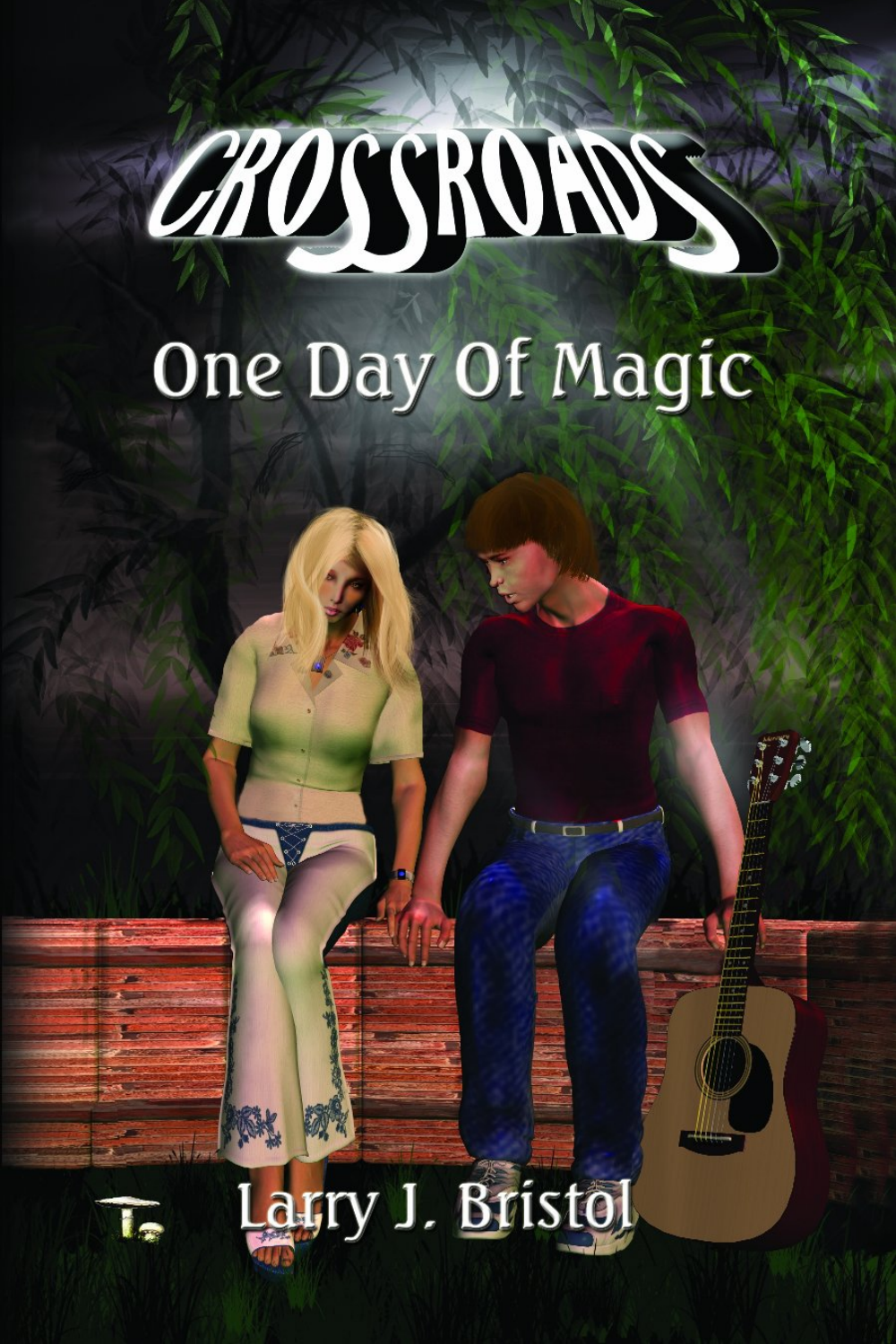### **Prologue** *Once upon a time...*

#### Monday, September 10, 1973 *Diary*

Larry was bubbling with enthusiasm from the moment he woke. This was to be one of those proverbial red letter days, one he had been eagerly anticipating for weeks. The only negative he could think of was no one woke beside him to see and share his enthusiasm. Even *that* issue could not dampen his spirits this morning. Taking steps to address that issue was exactly what this day was all about!

All of the plans had been carefully laid. As long as he kept his wits about him, he could slip inside, do the "dirty deed" as it were, and be gone, without anyone knowing a thing about it. He chuckled to himself realizing this was not exactly true. Mrs. J would know, of course, but she was remarkably good at keeping secrets, especially from Mr. J and their daughter, Julia.

*Isn't that strange?* he thought turning on the shower to let the water warm up. *I've known them all this time and never given a second thought to the number of "J's" in our names – Lawrence Jackson Bristol, Julian Jacobson, Jessica Jacobson, and last, but not least, Julia Anne Jacobson.* He shook his head in wonder. The thought had entered his brain from nowhere, like a stray neutrino that appears briefly, performs the random mischief for which it was designed, then disappears back into the void, swallowed by a black hole. *That's all the universe is,* he chuckled stepping under the warm spray of water, *one huge black whole. Come to think of it, why does it have to be huge? Maybe it's actually a very tiny black whole!* He laughed out loud realizing relative terms like "huge" and "tiny" have no meaning when applied to the universe. "Huge compared to what?" he asked aloud grinning. He received no answer to this query; he had learned over the twenty-four years of his life not to expect one.

After drying himself, he continued his morning routine, brushing his teeth and shaving the light stubble that grew on his face. He never had much facial hair. Perhaps he had a little too much native American blood in his veins, a mixture of Cherokee and Choctaw, carefully blended with those White Anglo-Saxon Protestant genes. He wondered what his beard or mustache would look like if he could actually grow one. Studying his face in the mirror, his mind began to contemplate this great question. How would a brown beard look on his five foot eleven inch frame, beneath his brown hair and brown eyes? Would covering up his ordinary features somehow make him look more mysterious? With his hair in a Beatles style shag as it was, would a beard make him look more like Paul McCartney as well as sound like him?

After a moment, his mind returned from his journey and he answered his question with a resounding, "Probably not!" Once again he contemplated his face in the mirror. He suddenly stuck out his tongue at his own reflection, mildly amused when the image in the glass returned his taunt. "What's the matter, old Spectre?" he asked mockingly. "It's been almost exactly two years since you paid your little visit. Don't you want to come out and play again this morning, or are you now too busy eating those words you said to us?"

Receiving no answer (he had not expected one), he shook his head and stuck out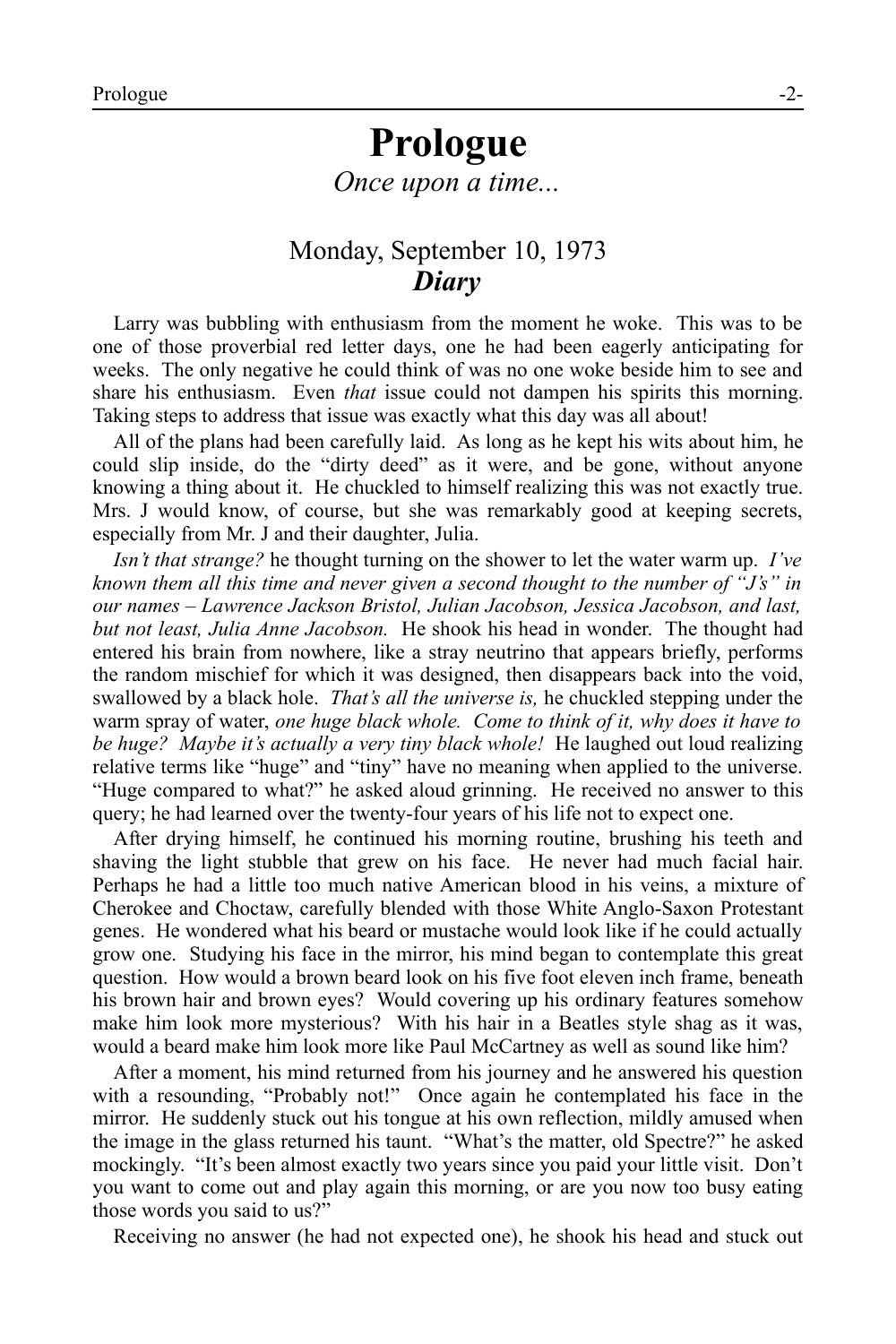his tongue once again. "You really need to stop talking to yourself, doncha know," he mused. "People will realize you've lost your mind completely!"

"Nonsense!" he answered. "Talking to yourself is completely normal, especially when you've spent as much time alone as we have. It only indicates a problem when you start carrying on complete conversations with yourself."

"I'm not so sure," he countered. "If I were you, I'd be more careful about that."

"Well, I *am* me, and I say you're wrong!" he said mockingly. "I happen to know you quite well! The clearest sign emotional problems need to be addressed is when you start giving yourself advice during those conversations!"

"Or when you start arguing with yourself," he countered. "That's a sure sign you've gone completely nuts!"

"No, it isn't!" he replied.

"Yes, it is!" he answered with a laugh. "Besides, I have it on very good authority you don't have to worry about losing your marbles as long as you still have enough wits to worry about whether you're losing your marbles. You see..."

"Mishuganah! Du bist eynss kranken hintl!" he interrupted. "If you'll kindly excuse me, I have things to go, places to see, and people to do this morning."

He headed into his closet and selected his clothing for the day. He needed something practical, yet something he would not mind getting dirty. He bounded down the stairs of his studio apartment, pleased to find, strangely enough, the kitchen was still in the same place he had left it the night before. Surely this was a good sign, and meant the day was off to a good start!

He began his search for breakfast with the refrigerator. Staring inside, however, did nothing to alter its contents. There were the things one would expect to find in the refrigerator of a twenty-four year old bachelor – two six packs of beer, each with three cans removed, some loose cans of soda, a box containing the remains of a halfeaten pizza, bowls of various shapes and sizes containing forgotten leftovers from equally forgotten meals, a half-gallon jug halfway filled with milk (not half empty; he was known by his friends as the eternal optimist), and a crisper drawer filled with what an imaginative person might easily describe as an active study in microbiology.

He collected the milk jug, then scanned his small pantry, quickly locating an unopened box of Grape Nuts Flakes, his favorite cereal. Grabbing a bowl out of the dishwasher, he briefly asked himself whether it had been run recently. After a shrug, he opened the cereal box and poured himself a generous serving. Something made him hesitate just before he poured on the milk. When he put his nose against the opening of the jug, its aroma caused him to pass on cereal that morning. Calmly placing the cereal bowl and milk into the refrigerator (hoping it might somehow be better tomorrow morning), he decided leftover pizza would make a perfect breakfast.

His excitement began to build while making the short drive from his apartment to the Jacobson house. He turned onto the now very familiar country lane leading to his destination, and found himself humming *On The Street Where You Live* as he drove along. When he pulled into the driveway, he once again urged himself to be careful, as it was absolutely vital the true purpose of today's quest remain a secret. One misstep, and she would know instantly what he was up to. Even his best friends, John and Sam, had no idea what he was planning. After all, the only way to keep something truly secret was to tell no one at all. So far, so good!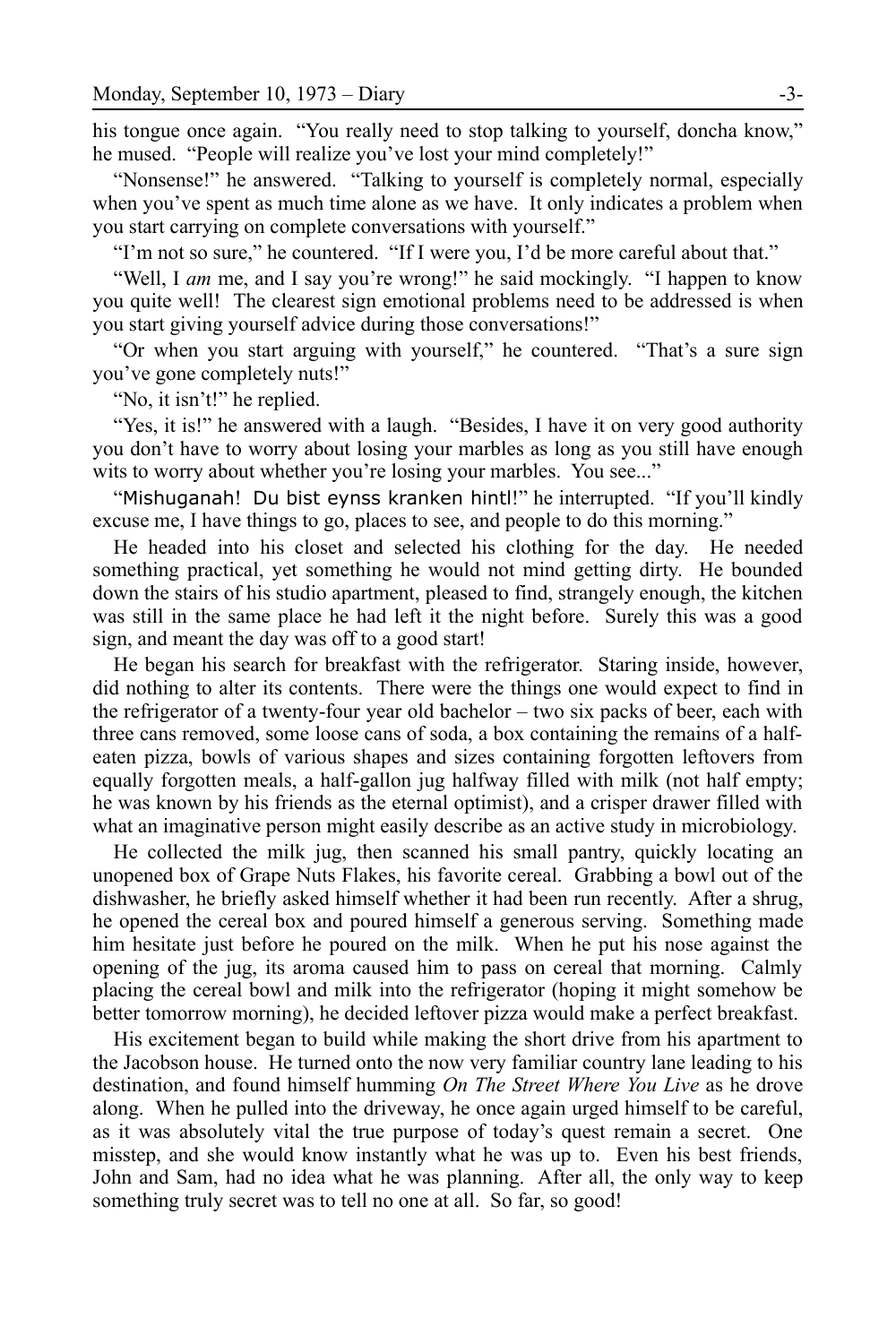Jessica Jacobson was captivated by the bright smile greeting her when she opened her back door. "Good morning, Mrs. J!" Larry beamed. "How are you today?"

"Fine, Larry! Just fine. And yourself?" she answered. "You certainly seem to be in a good mood this morning."

With a small shrug and a sly smile, he answered, "Yes, ma'am. I've been looking forward to this, and I can hardly wait to get started!"

Jessica could sense the excitement in the young man, something she had seen in him many times. She also sensed his excitement was somehow different. This was going to be an unusual day! "Well, let's be patient, shall we? We can take all the time we need. Have a cup of coffee and tell me exactly what you're looking for."

Larry entered the house through the back door, like he had done so many times before. "I'm not really sure what I want, Mrs. J," he answered with another shrug. His smile beamed once again as he added, "but I'll certainly know it when I see it!"

When they arrived in the kitchen, she directed Larry to the table and poured their coffee. The enthusiasm of this young man was certainly contagious; she also felt a sense of excitement. He reminded her so much of her husband as a young man – free of worry, warm and tender, and so very romantic – things not too common among other young men she knew. Her husband, Julian, still had all of those characteristics. He was just more mature now, having carried the weight of supporting his family for years without a single complaint. While still a strong man, Jessica could see this burden had bent his back just a little. She smiled thinking he would vigorously deny that. This was merely one of the many reasons why she loved him so.

Placing a steaming coffee mug in front of him, she noted, "Most of the old stuff is in boxes in the attic. The personal items, especially the more recent ones, are in her bedroom." *How lucky Julia is to have found a young man so much like her father.*

"I want this to look like that old *This Is Your Life* television program," Larry explained. "Personal items will be best, the more personal, the better. I also want to have some family history to introduce it all. You know – things about how you and Mr. J met and got together. I'll tell about Julie as a baby, her early childhood, and finally about how she and I met. I want it all to be fun and light-hearted, but if I can embarrass her a little, that will be fun, also. Some of the stories I've been planning will probably be more embarrassing to me, unfortunately, but what the heck!"

"I hope she'll forgive us," *and especially me,* Jessica thought to herself, "for going through her personal things without her knowledge." *And I hope she'll forgive you if you embarrass her too much!*

"If this comes off like I hope, Mrs. J, she won't even realize we've done so." He laughed, "At least, not until she sees it along with everybody else! By then, I think she just might have forgiven us. If not, I'll disavow any knowledge, doncha know."

Jessica noted how he grinned like a Cheshire cat, and wondered just what he might have on that devious mind of his. "And leave me holding the bag, eh?" she giggled. "Just please try not to embarrass her too much. Remember this is her twenty-first birthday party. Not only will all her friends be there, but so will most of our family. And don't you forget Rabbi Tober is also coming, so try to keep it clean, OK?"

"Why, Mrs. J!" he feigned surprise. "Surely you know me better than that!"

"Yes, I know you very well, you devil!" she teased him.

They both laughed. "Well, OK, I'll try. Of course, this means I won't be able to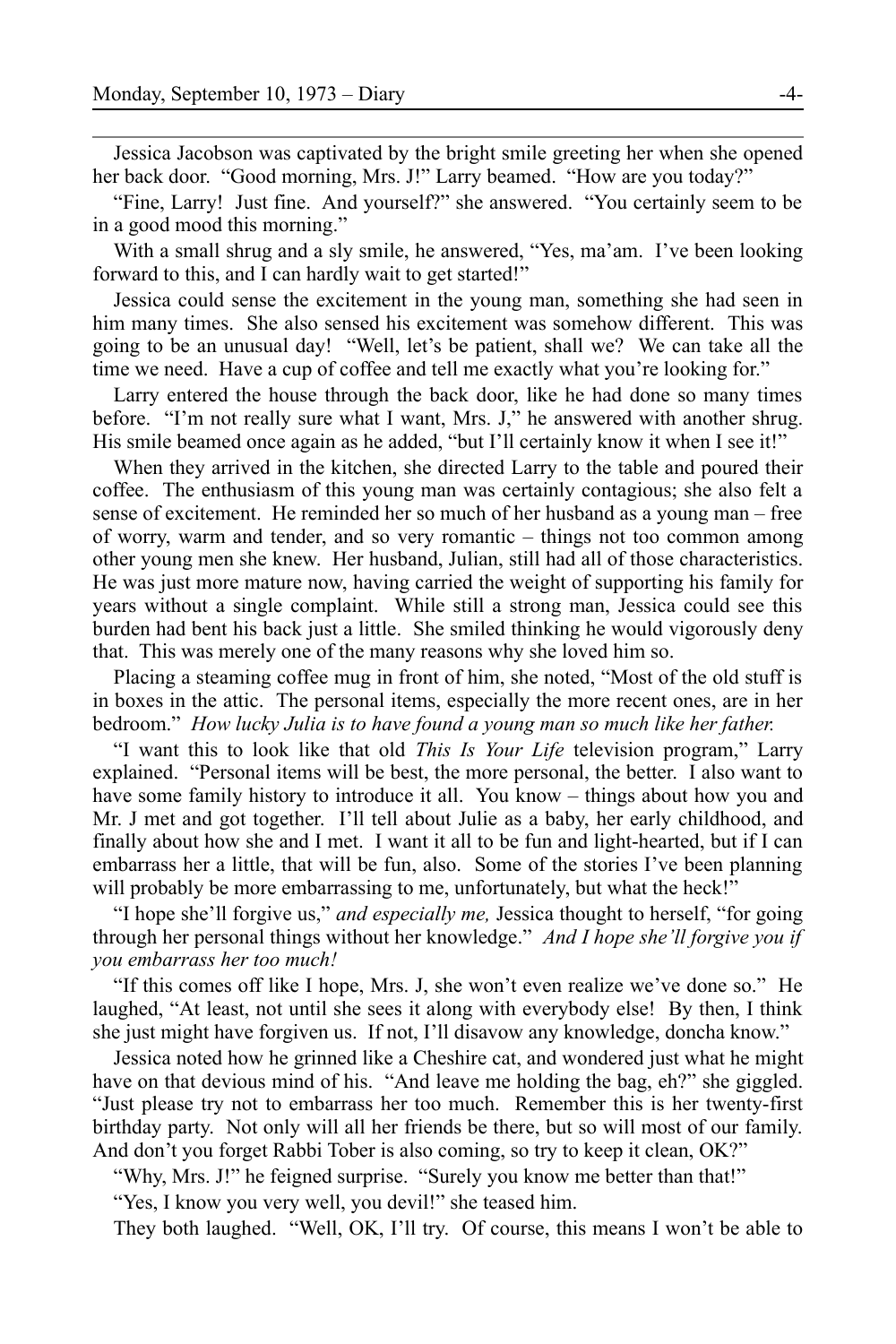use my best jokes. Would it be OK if I sneak in a few good ones? Rabbi Tober has heard me tell jokes before. I think he'll be disappointed if I keep it squeaky clean."

Jessica smiled as she shook her head in half-hearted dismay. "But don't forget you'll also have to answer to Mr. J for any serious indiscretions you commit."

"Oops," he gulped smiling. "I almost forgot. I guess I'd better behave myself."

While they finished their coffee, they talked more about the details of Julia's special birthday party. It would be held on their patio, the traditional location for her birthday parties. They had invited just about everyone she knew. They would start with dinner, followed by the traditional birthday cake and ice cream. Julia would open a few gifts, mostly gag items from her friends. More significant gifts would be given to her privately. Then Larry and John would entertain, a tradition for Julia's birthday parties. Once again this year, they would be joined by Riverside, the rock band they had started. And also this year, it was Larry's idea to conduct a special *This Is Your Life* segment in honor of Julia turning twenty-one.

"Let's start with the attic, if you don't mind, Mrs. J," he suggested, pulling the folding stairway from the ceiling and starting his climb. "I need to come up with some ideas about the early days for you and Mr. J. While we look, maybe you can tell me where you and he were born, how you got together, and that sort of thing."

Jessica followed hesitantly, anticipating the attic to be dusty and dirty, filled with bugs and spiders and other nasty creatures. Attics in central Texas are uncomfortably warm, even in early September. Reminding herself she was doing this for Julia, she tentatively climbed the stairs, diverting her fears by thinking it might be nice to remember the old days and tell Larry stories about those times.

Larry sensed her apprehension and saw it as a perfect opportunity to tease her. "If I scream, be sure to pull me out of here as quickly as possible. I would hate to come face to face with a black widow spider about six inches across, or even worse, a brown recluse of *any* size."

"If you see either of those," she choked, "you'd better not say a word unless you want me to faint outright."

"I'm hip!" he agreed. "So let's make a pact. If either of us faints, the other promises to drag them down the stairs to safety!"

"You're not helping things at all!" she grimaced. Reaching the top step, she sat on the floor near the opening. "I think the things of interest will be in the stack of boxes over there. Oy, I should have had Julian fetch them down yesterday."

"But then Julie would have seen them! You know how sharp she is about that sort of thing. She'd know instantly something is going on! We'll have to go through them and get everything packed back up and stored away before she gets home."

"That won't be until late this afternoon," Jessica sighed. "Fortunately, she has a full day of classes today."

Larry fetched the first box and after inspecting it carefully for the little nasties they had joked about earlier, opened it. The top item was an old photo album containing pictures of people Larry clearly did not recognize. "That's one of Julian's old family albums," Jessica explained. "I'm somewhat surprised he doesn't keep it in his study.

"There's a picture of his father and mother, Benjamin and Ruth Jacobson. It must have been taken in Amsterdam in the early twenties. That toddler his father is holding is Julian's older brother, Benjamin Jr., and if you look closely, you can see his mother is pregnant. This is probably the first picture ever taken of Julian!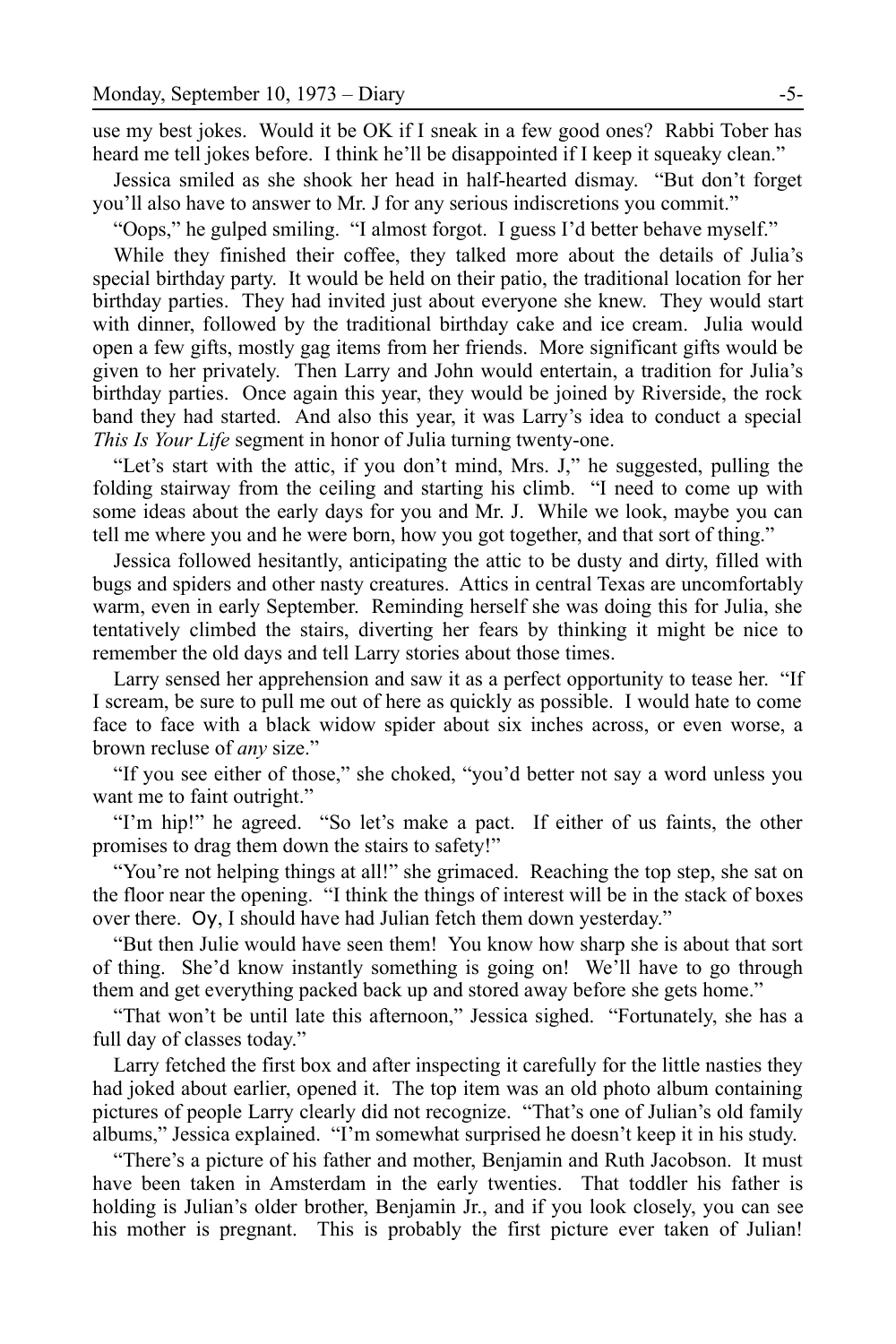Amsterdam. That's where he was born, in 1923. His father was a successful diamond dealer in those days.

"Then things started getting a little dicey in Europe. It wasn't just bad in Germany. There were problems of various degree in all the surrounding countries. In the early 30's, when Julian was ten years old, his father sensed danger. He picked up the family and moved them to America, to New York City, leaving everything he owned behind, including his business and the rest of his family. There was a thriving Jewish community in New York where they could fit right in, and they were soon back on their feet again.

"When the war came to America in 1941, his brother Benjamin was among the very first to volunteer. He went into the Marines. Just look at this picture of him! He was so handsome in his uniform. Julian literally worshiped his older brother, and he joined the army himself a few weeks later. There he is, my handsome young man at eighteen – just a boy, really.

"Julian saw action in North Africa, then Italy, and the big push into Germany itself. You've heard him tell some of his war stories. But he still won't talk about those final days of the war, even to me. I think he saw things he would rather forget.

"Right after he enlisted, Benjamin married Mary, his high school sweetheart, like so many other couples were doing in those early days of the war. Before he shipped out, Mary was pregnant. Their daughter, Sarah, was born while he was out in the Pacific. She sent him pictures of her, but he never actually got to see his daughter, never got to hold her." Jessica could not hold back her tears adding, "He was killed on Guadalcanal. I never actually met Benjamin, myself, but I can feel Julian's pain whenever the subject of his brother comes up."

"I know you and Mr. J treasure family as much as anyone I've ever known," he said softly. "I think for my purposes, I should avoid this subject."

"That's probably a good idea," Jessica agreed. "Things quickly went from bad to worse. Julian's father died of a heart attack while reading the telegram bearing the news of Benjamin's death. Suddenly, Julian found himself the patriarch of the whole Jacobson family, responsible for his mother, his sister-in-law, and even his brother's infant child."

"What about you, Mrs. J?" he asked. "Where are your roots?"

Jessica stopped turning the pages in the current photo album. "There's another album here somewhere, with pictures of my family. They're not nearly so exotic as these, I'm afraid. I was born in New York City and grew up there. I won't tell you what year it was, although I'm sure you'll be able to figure it out if you try hard enough. But if you reveal it to anyone during all this, I'll skin you alive!"

Larry grinned. "Will it be OK if I say you're over twenty-one? Since Julie is going to be twenty-one, most people would suspect that." They both laughed, and Larry continued, "I've heard it said if you want to see what a girl will look like in twenty years, all you have to do is take a look at her mother. I hope in twenty years, I'm married to a lady as lovely as you."

Jessica blushed. "You silver-tongued devil!"

"I hope you mean me no evil!" he grinned. "I assume the *'silver-tongued'* part is intended as a compliment, meaning I say nice things. But the devil is the Prince of Lies, and I assure you I'm only saying what's on my mind and in my heart."

She smiled at him once again, then returned her attention to the photo album, mainly to change the subject. "Here's a picture of Julian and I together a few years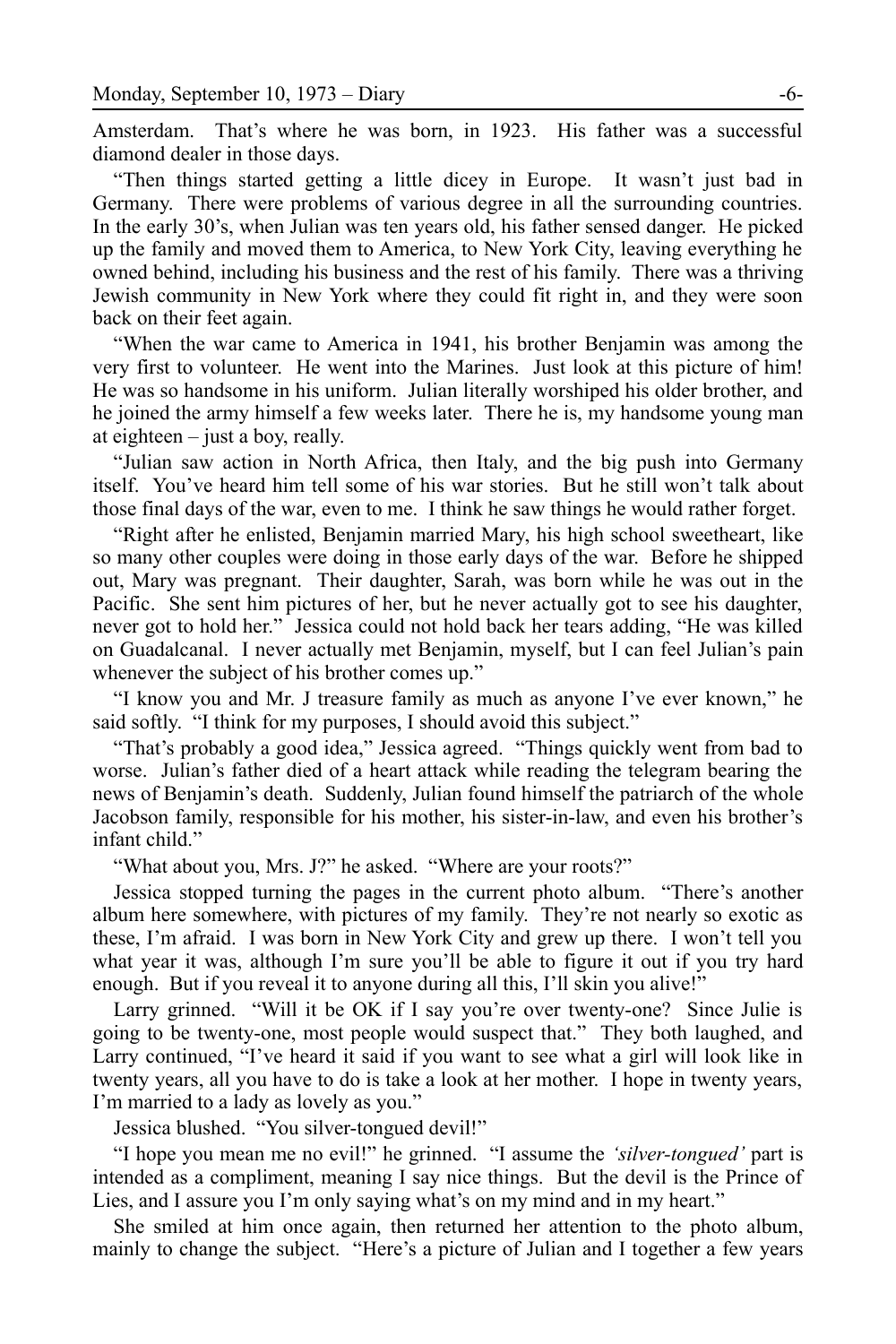after the war. It was taken in the summer of 1949." She removed the photo from the album and handed it to him, seeing he was intrigued by it.

"I would have bet this was a picture of Julie!" he said. "It occurs to me if I can look at you now and see an image of what Julie will look like in twenty years, then I must also be able to look at Julie and see an image of what her mother looked like twenty years ago. This photo proves it!"

"You *are* a devil, young man," she grinned before continuing to describe the photograph. "It was in the middle of summer. We were out on Coney Island, and so much in love it was disgusting! I think you know what I mean," she grinned. "Just moments before this picture was taken, Julian proposed to me. One of the happiest days of my life, I remember that day like it was yesterday – July 2, 1949."

"That was the day he proposed to you?" Larry asked. He seemed stunned by this information. He looked at the date written on the back, then turned once again to the front. In the photo, the face of a clock could clearly be seen in the background, and Jessica noted how fascinated he was by that clock. It showed the time to be 4:37 in the afternoon. *Why does he find that so significant?* He spoke before she could ask. "Mrs. J, I beg of you to let me borrow this photo! I promise I'll be very careful and return it unharmed! This is exactly the kind of thing I'm looking for!"

"Of course you can take it, Larry. What is it you find so interesting?"

"I... I can't tell you right now, Mrs. J," he struggled, "but it's very important, I think. Can I wait and explain it on her birthday?" They sat in silence a few moments, Jessica noting how Larry stared at the photo, obviously lost in thought. Eventually, he placed the photo into an envelope he had brought, and looked up. "So what happened next?" he asked, as if the photo now meant nothing to him.

"Well," she smiled, "Julian and I got married, of course! He was quite a catch! We got married the next spring, on March 20, 1950, and since you seem to like fairy tales so much, I'll tell you we lived happily ever after." Larry burst out loud with laughter at this jab. "You ought to think about getting married yourself," she continued with a grin, now showing him the wedding photos.

Larry snickered as he picked more photos, placing them into his envelope. "Do you have anyone in mind? I've never been very successful with girls, as you know."

"Oh, you could marry any girl you please," she said as a matter of fact.

"I know that," he grinned back at her, "but apparently, I've never pleased one."

"Old joke, Larry," she snickered.

One corner of his mouth turned up into a smirk as he shrugged. "Do you think I've been pleasing Julie? You know how much I want to marry her someday, if she'll only have me. But she still has another full year of school to go before she gets her degree. And besides, I promised Mr. J I'd seek his permission and blessing first. You wouldn't want me to break my promises, would you?"

"You'd better not!" she chuckled. Jessica was sure she knew all about Larry's plans. She prided herself on her ability to wrestle tiny bits of information from various sources, then put them together to form a coherent picture. She was seldom surprised about matters as important as this! For the last several weeks, she had been gathering tidbits from Julia, Larry, her husband, and some of their friends. Everything indicated Larry was going to propose to Julia this coming Valentine's Day, assuming he could get up the nerve. Jessica was not sure who was more excited about the prospect – herself or Julia!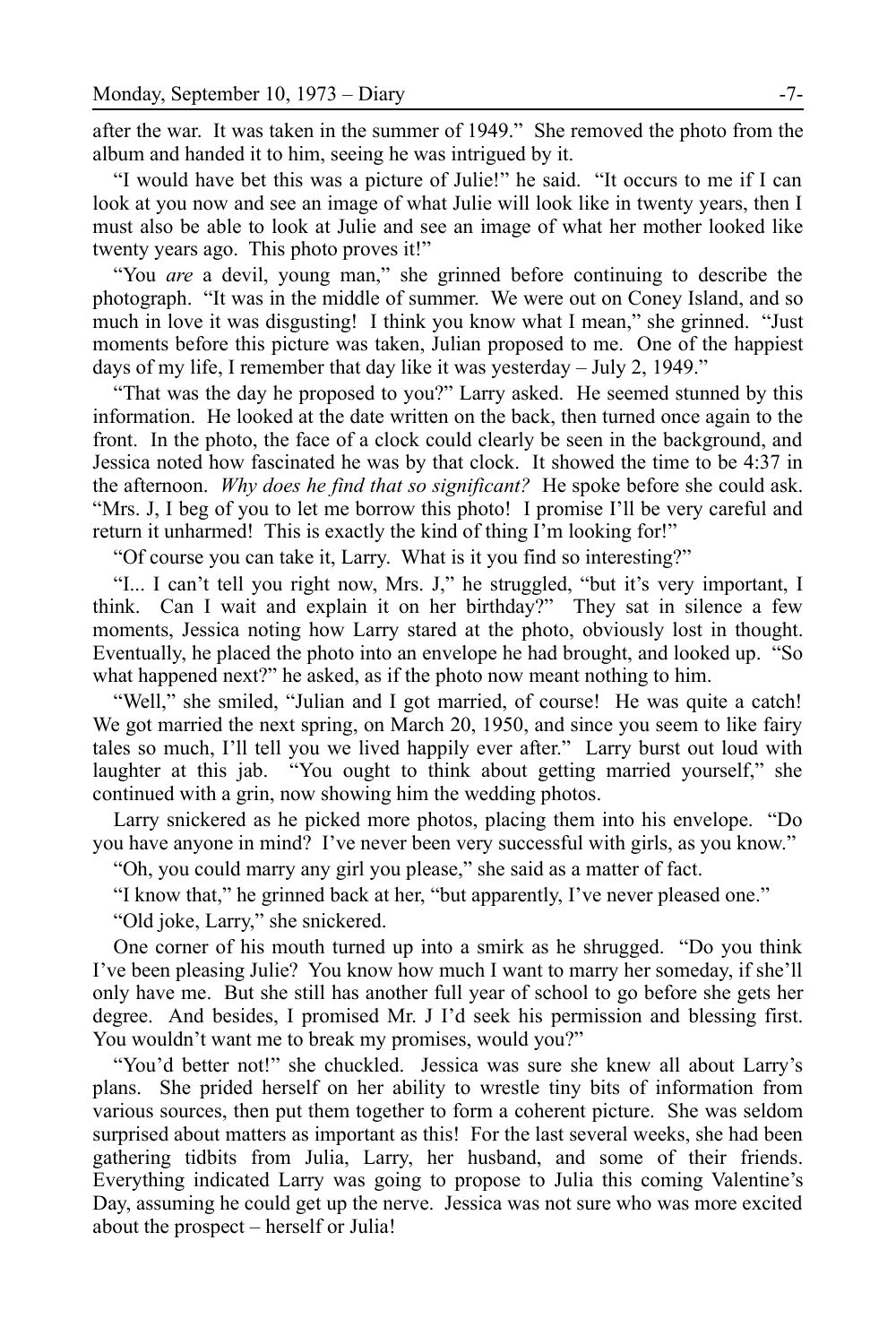"Mrs. J, tell me something, honestly," Larry asked seriously. "Do you really think I'm good enough for her? What could I do to prove myself worthy? I mean, don't you think there's some other man who'd make her much happier than I ever could?"

"Is this supposed to be a joke?" Jessica grinned. "You know as well as I no man could possibly make her any happier than she'll be the day she marries you!"

Jessica sensed Larry was extremely pleased by her answer. In fact, he seemed almost smug about it! When he smiled innocently and tried to move things along, she wondered if he was hiding something. "So how about some of Julie's baby pictures? I hope you have a picture of her naked on a bear skin rug!" he grinned.

"As a matter of fact, we do," Jessica laughed, setting aside her suspicions for the moment. "She's liable to kill you if you show this picture in public."

"I'll take my chances," he smiled. He gathered various photographs of Julia as a baby in the hospital, on the bear skin rug, her first day of school, and other events.

"We were still living in New York when Julia was born, of course. You know the date well – October 22, 1952. At about the same time, Mary, Julian's sister-in-law, lost her battle with cancer, and we legally adopted our niece, Sarah, then nearly ten years old." Larry gathered a few more photographs and absorbed vital information as Jessica described the early years of Julia's life before moving to Texas.

Turning to a new page, Larry asked, "Who are these people, Mrs. J?"

She could see Larry was intrigued by the photograph of a couple in their early thirties, posing behind a boy of perhaps ten. She wondered, *Is that a look of recognition on his face he's trying to disguise?* "That's one of Julian's old army buddies, David Udasel, his wife Barbara, and their son Richard. You might find this interesting. They were very instrumental in getting us to move to Texas!"

"Really? I'm very interesting in things like that! What's the story?"

"Well, let's see," she smiled, putting aside her earlier question. "That was taken in the summer of 1961. Julian and I came down from New York to visit the Udasels who lived here in Bryan."

"Did Julie come with you?"

"No. Julia stayed with her grandmother to attend a summer dance class."

"I see," Larry said looking slightly disappointed. "I was just wondering... Do you remember the night we first met how Julie was sure she'd seen me somewhere before? I thought maybe she saw me while visiting the Udasels."

Jessica smiled. "Nice shot but no cigar. Why is figuring that out so important?"

"Oh, it's not important, Mrs. J," he said dismissing the idea, even though she could clearly see otherwise. "Some people put a lot of stock in silly coincidences like that, but not me. I don't believe in fate, kismet, predestination, or any of those things."

"Of course not, dear," she said, trying not to chuckle.

Larry blushed and moved to change the subject. "So, how did the Udasels convince you to move to Bryan?"

"We had a great time during that visit," she replied, "and it sparked our interest to move away from the city so Julia could grow up in a simpler, more easygoing environment. The highlight of the trip was the afternoon we went to watch Dickie play in a Little League Baseball game. He was a pretty good pitcher, and his team won by something like one hundred to three," she giggled, "and in truth, the other team scored those three runs only after the coach put in a much younger backup pitcher to give him a little experience. I took this picture during the game. Little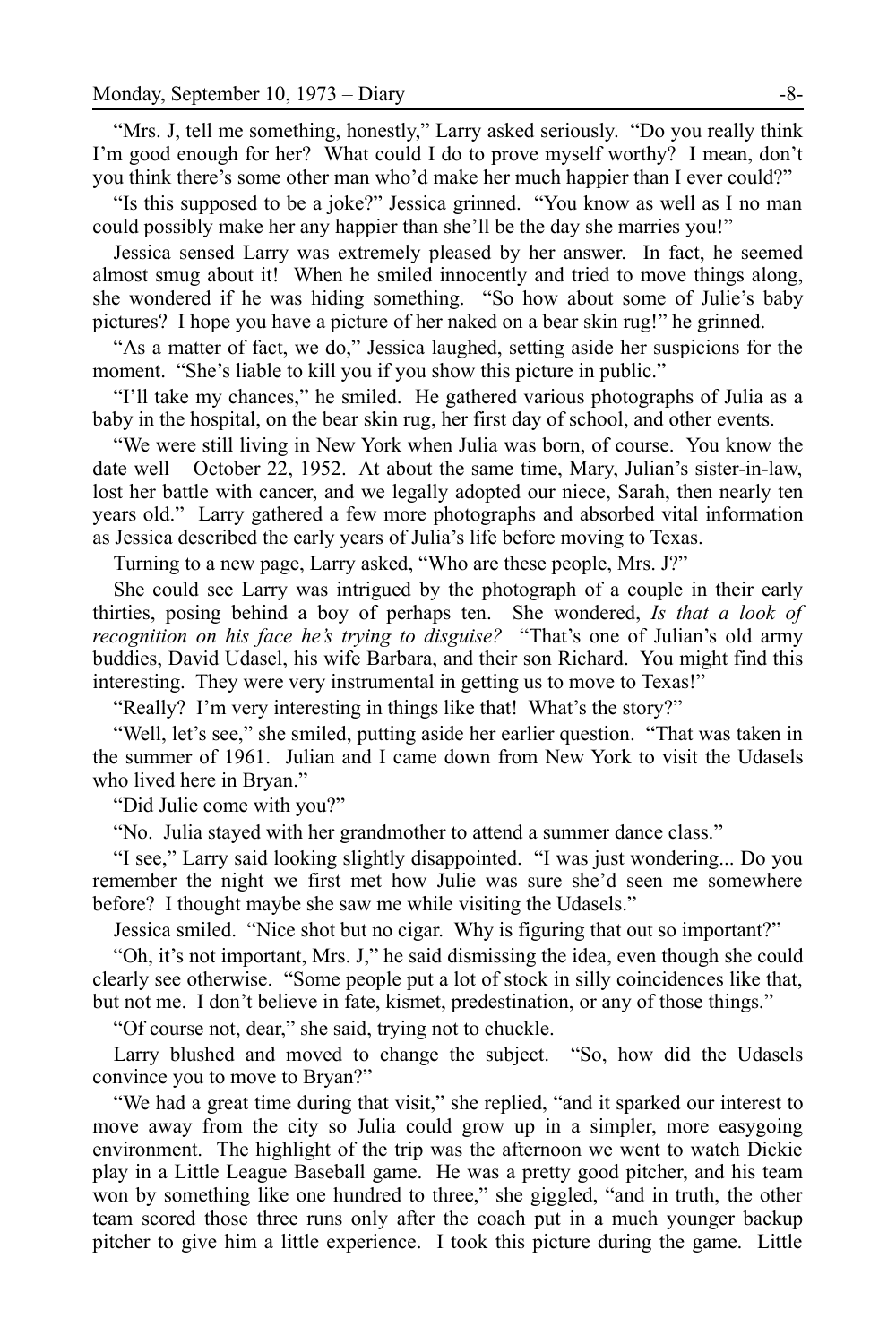Dickie has just thrown a pitch. You can see the batter swinging, but if you look closely, you can see he's missed, and the ball is about to go into the catcher's mitt!"

"That's a neat picture, Mrs. J!" Larry smiled. "And this baseball game made you guys want to move to Bryan?"

"I think it was probably several things, really," she said thoughtfully, "but that baseball game made a big impact. I remember when the game was over, both teams came out onto the field to shake hands, and as soon as the coaches let them, all the little boys ran as fast as their legs could go to get in line at the concession stand! I'd never heard so much delightful laughter as they ran away whooping and hollering! Apparently, win or lose, the coaches bought them all a snow cone after the game, and naturally, they all wanted to be first in line!

"I also remember seeing this little girl run up to a couple of Dickie's teammates, apparently expecting them to share their snow cones with her! After a mild argument and maybe a little skirmish, they must have given in, because I saw them later sitting side-by-side in the bleachers, sharing the two snow cones. How carefree and happy they all seemed! I decided right then I wanted Julia to live in a place just like that, and to have friends just like that!"

She noticed Larry almost choked on his words. "That's a sweet story, Mrs. J!" She asked herself, *Does he really think it's that sweet, or is he just happy we decided to move to Bryan?* He did not give her time to ponder that question. "May I borrow these pictures? I definitely want to include this story on her birthday."

"Of course you may!" she grinned. "I really wish we could have left New York sooner. It wasn't really a great place for either Sarah or Julia to grow up. When we got back home from that trip, Julian did some research, and before I knew it, we were making plans to move. It took two years before it actually happened, but we moved here in the summer of 1963. Julia was ten, about to start the sixth grade. By that time, Sarah had joined the Peace Corps and was living in Africa." She turned the last page of the album and looked into her young friend's face. "That seems to be the end of this photo album, Larry."

For the rest of the morning, they continued digging through other boxes, looking at photographs and other memorabilia. Larry seemed to be very pleased with the results. Not only was he gathering photographs of Julia's life story, he was learning a lot of intriguing information about her family and her life before he met her. He and Jessica carefully repacked everything they had studied, then descended the staircase. Jessica made them a light lunch and they engaged in small talk as they ate.

"I'll also need stuff about the years after you moved here," he said after lunch.

"This is going to be the tricky part," Jessica offered. "I assume you mostly want things about her, not Julian and myself, and that means we'll need to invade her privacy. If you take anything, there's a real danger she'll notice it's missing."

"That's a risk I'll have to take," Larry sighed. "Like I said, I think she'll forgive us if this comes off as planned. I want to avoid things that are extremely personal, like her diary, for example. As much as I'd love to read her diary, I know better. A Bread song by the name of *Diary* comes to mind, and the story frightens me. Even though that story doesn't apply to our situation, I think reading her diary would be tempting fate just a little bit too much!"

Jessica knew enough about his past to understand his concern. "I thought you didn't believe in things like fate," she teased, grinning as she saw his face turn red once more. After a pause, she announced, "Julia's been keeping a scrapbook ever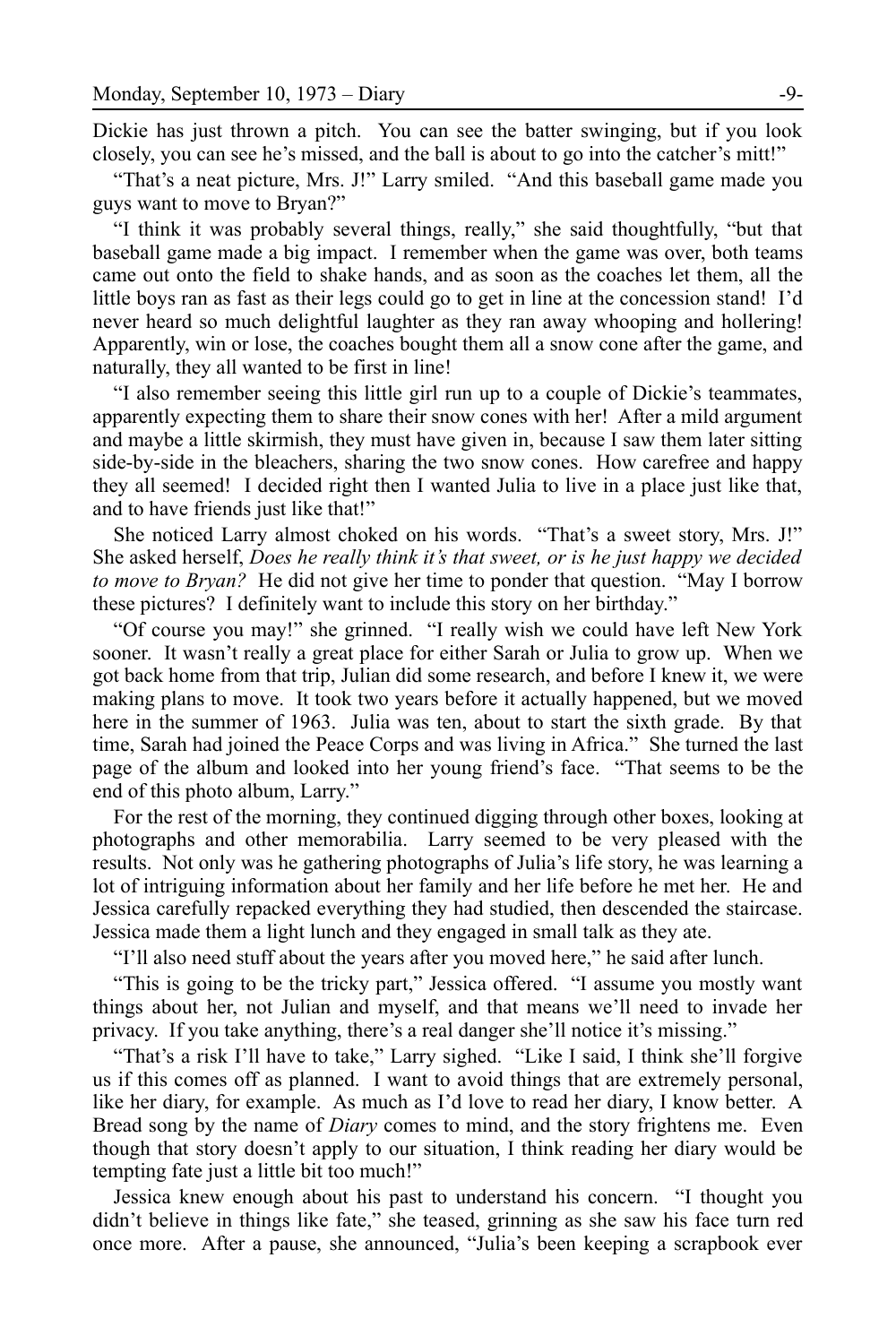since we moved to Bryan. I doubt it'll contain anything nearly as secret as her diary. Maybe you can find what you need there. And as busy as she is starting her final year in school, maybe she won't notice if one or two things are missing."

"That sounds perfect, Mrs. J! Can we take a look?"

Jessica led Larry into Julia's bedroom. She knew he had been there several times before. Most of those visits were completely innocent, of course, but she could sense a little apprehension in him as they entered, as other less innocent visits jumped into his memory. Larry surely knew Julia had told her much about those times, as well as other times in other places. Still, she thought it was sweet how it all seemed to make him just a little nervous to be there. *Yes, Julia has this one completely snared. What a lucky boy!* But she also knew Julia was a lucky girl to have found him.

Bringing her attention back to the matter at hand, Jessica located the scrapbook high on a shelf in the back of her daughter's closet. She and Larry sat on the edge of Julia's bed, examining its contents. Many of the things they found were completely expected – pressed flowers, some ticket stubs, valentines and other greeting cards – normal items a young girl might collect as memorabilia of her life. As they flipped randomly through the pages, Larry smiled brightly at each of the seven dried red roses they saw, each representing one of the last seven Valentine's Days.

But Jessica saw him nearly jump out of his skin when they turned to one of the earliest pages. On a page by itself was a carefully preserved program from *The Sound of Music*, a musical production performed by members of the A Capella Choir of Bryan's Stephen F. Austin High School in 1965. He tried to act nonchalant, but a slight tremble in his voice betrayed his keen interest. "What's this all about, Mrs. J?"

Jessica's smile broadened as she remembered the story. "Oh, it's just one of those silly things a young girl might keep. It was the during the second year after we moved. Julia was twelve, as I recall, in the seventh grade. Julian bought tickets for us to attend this play. Even though we loved living here, we were starting to miss some of the cultural advantages of the big city. We heard these kids were pretty good, and as it turned out, they really were!

"See the date? It was our fifteenth wedding anniversary – March 20, 1965 – and Julian took Julia and I to see this play. Julia wasn't excited about the idea when she first heard about it, but that all changed once we got there. It must have been her first big crush. Do you know the story? There's this telegraph delivery boy..."

"Yes," Larry interjected. "The telegraph delivery boy is named Rolfe."

"I think you're right," Jessica agreed. "Anyway, there's this darling little scene where he meets up with one of the Van Trapp daughters..."

"Liesl," Larry stated.

"Yes, that sounds right, also. How do you know so much about it?"

"I've seen the movie. I like musicals, just like you."

Jessica was a little skeptical about his answer, but continued. "So in the scene, the boy sings, *'You are sixteen going on seventeen...'* It's actually a duet, and in the second verse, the girl sings since he's *'seventeen going on eighteen,'* she'll depend on him to take care of her, and kisses him on the cheek. He ran off the stage with the wheels of his bicycle hardly touching the ground, letting out a *'Yippee!'* that almost brought the house down. It was just darling!"

Larry pondered this for a moment. "I don't think that's exactly how it goes in the movie," he stated, biting his lower lip. "So why is this program in her scrapbook?"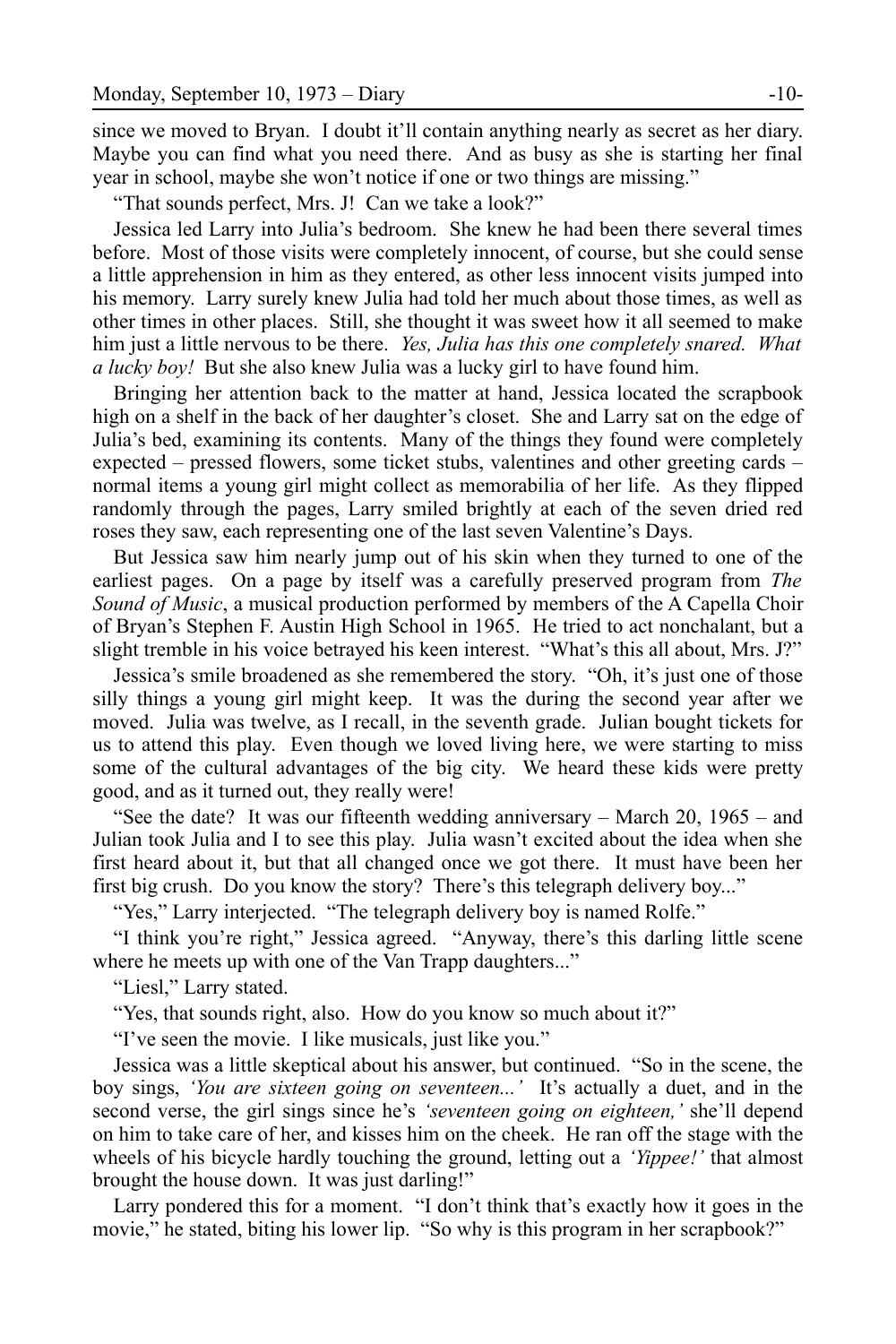"I think Julia's first big crush was on that boy. All she talked about for days was that play and that boy. She was simply love sick! A few months later, of course, she found her first *real* boyfriend, and poor Rolfe got put out to pasture." She smiled as she remembered this time in her daughter's life so many years ago. "Obviously, she never forgot about him completely, and kept this program all these years."

"May I borrow this, Mrs. J? This is exactly the sort of thing I'm looking for!"

Jessica could once again sense there was more to this than could be seen on the surface, but she decided to let it go. She knew Larry well enough to know he would not easily reveal whatever he was thinking, at least not right then. She could find out soon enough. All she had to do was ask his friends a few subtle questions. "Of course, Larry. I know you'll take good care of it."

Larry held the program in his hands staring at it, shaking his head slightly. He was startled when he opened it. "What happened to the inside part? It's blank!"

"It was just a misprint, I suppose," she replied. "The ones Julian and I were given listed the characters in the play, and the names of the cast members. Unfortunately, we didn't keep ours, and we didn't discover Julia's was misprinted until we got home. By then, it was too late."

Larry collected a few other items Julia had placed in her scrapbook, especially information about her former boyfriends. "I think I have enough, Mrs. J," he announced finally. "If I can't tell her life story in an interesting and, I hope, humorous way from all of this, then I really shouldn't even try."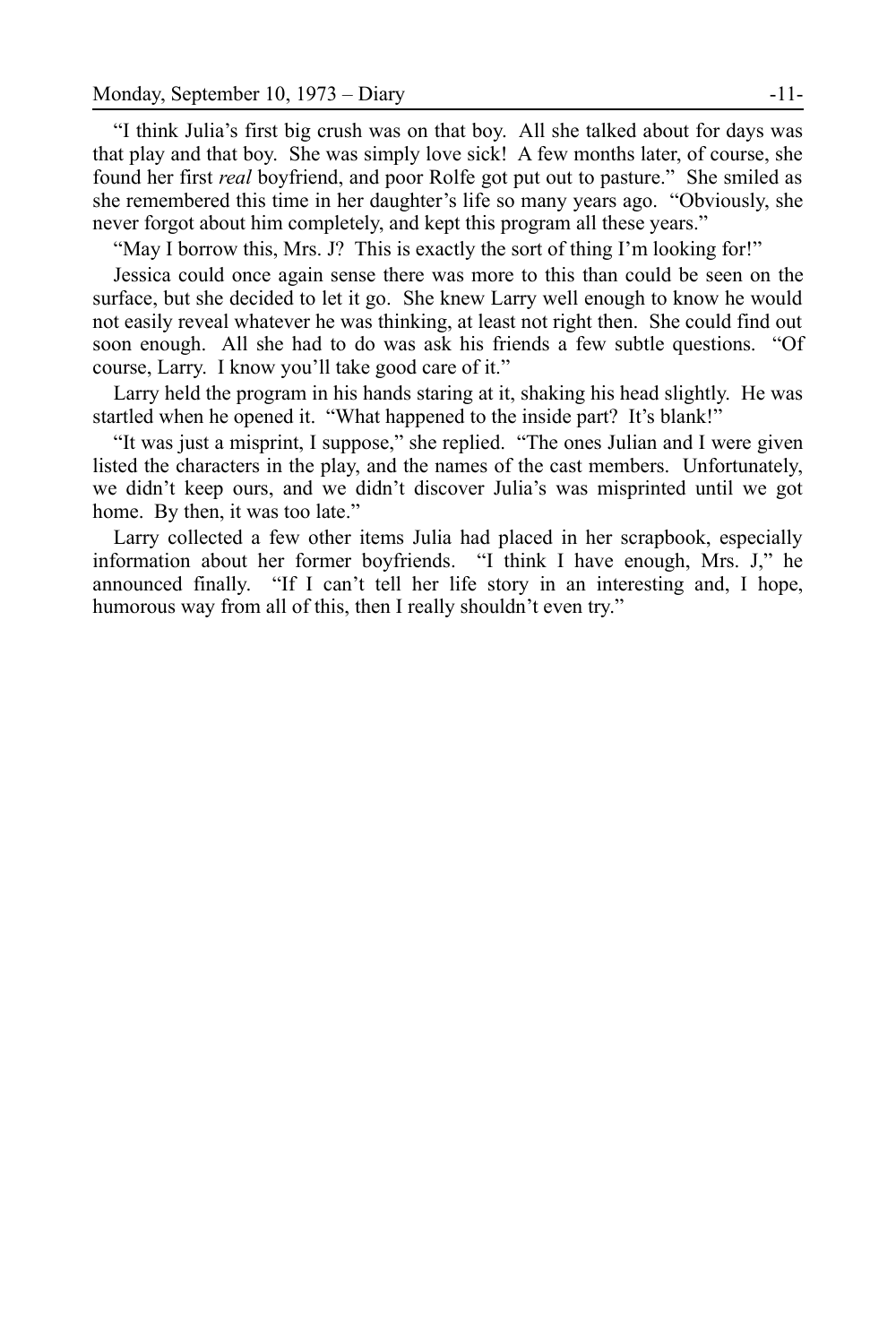#### Saturday, December 10, 1966 *I Get A Kick Out Of You*

The gang was slightly shorthanded for the radio program that night. Julia decided to stay home with her parents to celebrate Chanukah. Jimmy decided he would go to the radio station stag, even when John indicated he would rather have the chance to spend more time alone with Helen, without his kid brother looking down their necks.

At 8:00 o'clock, the speaker in the main studio played the familiar theme from the Rocky and Bullwinkle cartoon as the *Top Forty Showcase* program began. Larry and Linda were intimately squeezed into one of the sound booths, while John and Helen occupied the other. "And now..." Larry said imitating Rocky the flying squirrel.

"Hey, Rocky!" John said as Bullwinkle. "Watch me pull a rabbit out of my hat!"

Larry had a sudden inspiration and varied from the script. Still using the Rocky voice imitation, he fired back an unexpected ad lib. "Out of your *what*, Bullwinkle?"

John continued as if on cue. "See? Nothing up my sleeve," he said as Bullwinkle. He then realized Larry had changed the script and looked through the glass panels to see Larry grinning. He caught the joke and started laughing, having completely lost control of the Bullwinkle character.

Larry began a tirade of ad libs, still in character, still using his Rocky imitation. "Every week, it's the same old thing. *'Watch me pull a rabbit out of my hat!'* And every week, you have the wrong hat. Don't you think we've all had enough of this?"

John still had not regained control of himself. He and Helen were just sitting in the booth laughing on the air. So Larry continued, "I shouldn't have to work under such conditions. Look at me! I'm a *star!* I have my own television show. Why should I have to put up with a stupid moose who can't keep track of his own hat?"

"Bwah-ha-ha-ha!" he said next, switching to the voice of Boris Badenov. "Moose and squirrel have finally cracked. We must contact Fearless Leader!"

Linda joined the fun with her imitation of Natasha Fatale, "Yes, Borees!"

"And that's another thing," Larry said, returning to his Rocky imitation. "Why do I have these inept spy types following me around all the time? Why would a spy have any interest in a flying squirrel and his stupid moose sidekick?"

"I don't know, Rocky," John giggled as Bullwinkle, trying to recover.

"Shut up, you stupid moose!" Rocky said. "I've had it. I'm a star! A star like me should be surrounded by starlets and beautiful show girls, not by a couple of incompetent spies and a stupid moose!"

"I weel be your showgirl," Linda offered as Natasha.

"Defecting, Natasha?" Boris interrupted. "What weel Fearless Leader think?"

"I'm not afraid of Fearless Leader," Natasha said.

"Forget it," Rocky continued. "I need starlets and showgirls, not a retired spy. The worst thing of all is this high pitched voice I have! Do you realize how old I am? My voice should have changed years ago. I need a *real* woman, not some cartoon floozy. Say, where is that Sam chick? Now *there's* a real woman!"

Larry signaled to Diggs to cue the microphone in the main studio. The radio audience heard Sam and Jimmy laughing. Seeing the microphone was on, Sam recovered enough to respond, "What do you want, Rocky?"

Larry continued his tirade, "Hey, Sam! How about it? What do you say we grab a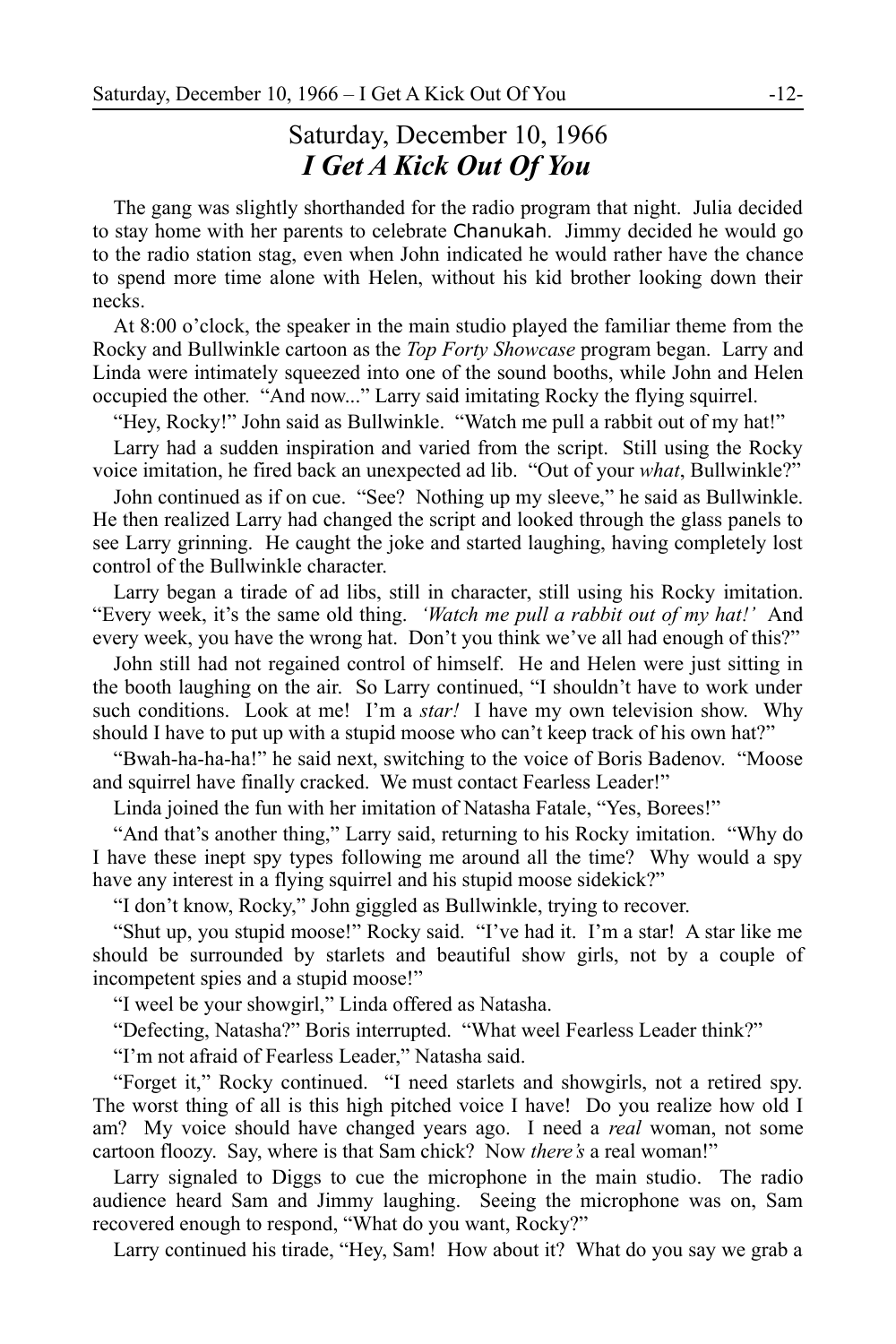couple of bottles of mooseberry juice, then go out behind the station and have a go! I'll put a smile on your face you won't be able to wipe off for a week. Flying squirrels have a lot of interesting tricks up their sleeves! Not like a stupid moose who can't even pull a rabbit out of his hat."

"Oh, Rocky!" Sam gushed, playing along. "I didn't know you cared!" She handed the list of dedications to Jimmy. The audience heard some footsteps and a couple of doors opening and closing, as Sam and Rocky supposedly left the building.

When Jimmy looked dumbfounded, Sam urged him to go ahead with the first song dedication. "Uh, OK, gang. It looks like I've been put in charge. The first song is dedicated to Bill and Nancy, Tom and Wanda, and Roger and Sally." He added with a giggle, "And I think I should add a special dedication to Sam and Rocky!"

Diggs killed the microphones and spun the first record. When everything was settled, he grinned at Larry, but shook his head, and pointed a finger at him accusingly. Almost immediately, the expression on his face changed as he reached to answer the red telephone, and signaled for Larry to come into the control room.

The rest of the gang watched anxiously as Diggs talked on the phone. Larry stood in the control room waiting. After a few moments, Diggs gave the handset to Larry. They could not hear the conversation, of course, but they could easily read Larry's lips, since about the only words he was saying were, "Yes, sir," and "No, sir."

When the current song ended, Helen read the next dedication, with some clear tension in her voice. Diggs routinely killed the microphone and spun the next record. The kids saw Larry tap Diggs on the shoulder and then point, first to the hand set and then to the main studio. Sensing his request, Diggs patched the telephone conversation onto the speaker in the main studio so the rest of the kids could hear.

"...thought you knew better," Mr. Krueger said.

"Sir, yes, sir," Larry said. "I'm sorry, sir."

"That's just not good enough, young man," Mr. Krueger insisted. "You can apologize to me all you want, but who's going to apologize to the listeners? And what about the parents of those listeners? Who's going to apologize to them?"

"I will, sir," Larry suggested. "I understand your concern, and to be perfectly frank, I agree with it. I'll be happy to make a public apology if that'll help."

James Krueger thought about that for a second. "Do you really expect me to let you back on the air after this?"

"I just wasn't thinking about that aspect of it, sir," Larry pleaded. "Frankly, I was more concerned about the sexual implications, and it just didn't occur to me the reference to *'mooseberry juice'* implied the use of alcohol and was promoting teenage drinking. I know I have this tendency to push against your limits, but I really do try to be careful. I'd never intentionally violate your rules."

After a pause, Mr. Krueger relented slightly. "I'll let you back on the air, but with one condition. You must make a sincere public apology indicating neither this station nor you personally condone the use of alcohol by teenagers."

"I understand, except for the personal part. Is that really important?"

"Absolutely!" Mr. Krueger insisted. "I want it to come from you *personally*. A lot of young people look up to you and respect your opinions, and much of that respect is the result of your involvement with this radio station. I don't want it to sound like you were forced into making this apology. I want everyone to know this apology comes from you personally, and that you fully support it. And you'd *better* make it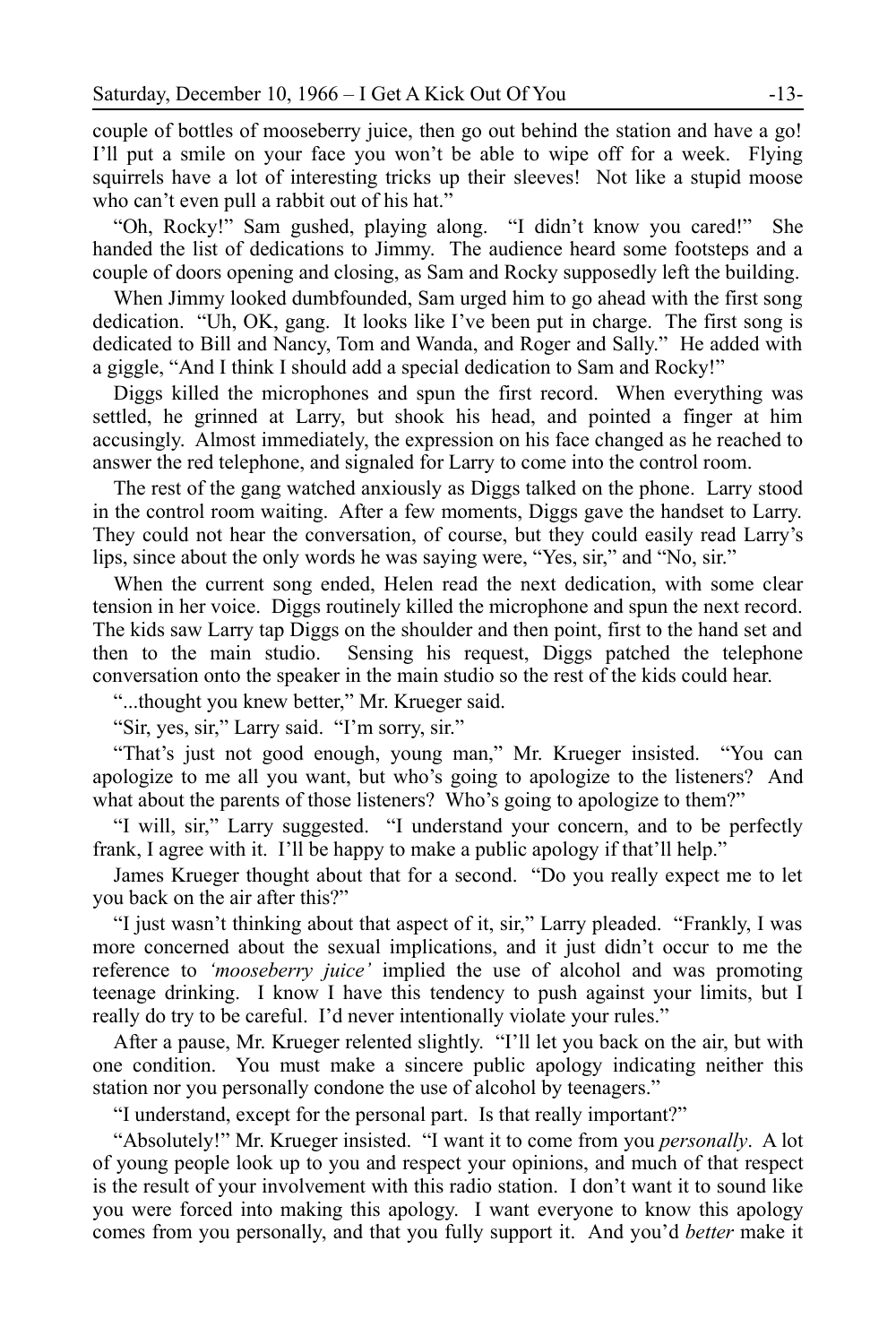sound sincere!"

"Yes, sir," Larry agreed. "I'm really sorry. Does it have to be a formal sounding statement, or would it be OK if I made this apology as part of a casual conversation between Sam and myself?"

"That'd be fine," the owner agreed. "In fact, that might make it sound more sincere, even if you don't really mean it."

"Oh, but I do mean it, sir," Larry continued. "I don't normally like voice-overs, but would it be OK if the conversation is conducted while a record is playing?"

"What song?" Mr. Krueger asked, wondering if Larry was up to something.

"Nothing in particular. Just whatever comes up next." He looked at the top of the record stack. "There's a Beatles song coming up called *Girl*. Would that be OK?"

"How does it go?" Mr. Krueger asked.

"*Is there anybody going to listen to my story, all about the girl who came to stay.*"

"OK," Mr. Krueger agreed. "That'll be fine. Make your apology. And watch yourself in the future!"

"I will, sir. Goodbye." Larry handed the telephone back to Diggs and walked out of the control room, returning to the main studio. Diggs killed the speaker in the studio, and while Larry walked back, the kids saw Diggs talk briefly with the station owner and then hang up the red telephone.

Because two turntables were used alternatively for the program, the record on the top of the stack was not actually the next song to be played. When Diggs cued the microphone, Linda made the normal announcement of the dedications. He killed the microphone and spun the next record. Larry had a moment to relax and reflect.

"What are you doing to do?" Sam asked.

Larry looked at her sadly. "Exactly what he demanded, Sam. I'll do the dedication as normal, but we'll leave the microphone active. No, wait. I don't want any of the requested dedications at all. During the song, I'll make the public apology. I want you with me, Sam, but everyone else is to leave the studio. Or I guess you and I could go into one of the sound booths."

"Let's do it that way, Larry," she said. "It'd be less trouble for the others."

Larry and Sam went into the sound booth to wait for the next song. Now isolated from the others, Sam asked, "Are you up to something, Larry?"

He looked at her, smiled, and Sam saw a twinkle in his eye. "Do you really think my reference to *'mooseberry juice'* will influence anybody to drink alcohol?"

"Of course not," Sam agreed. "But Larry, if you don't sound sincere, he's not going to let you come back!"

"That's not a problem. I'll sound sincere, because everything I say will *be* sincere," he assured her. "But there'll be a double message. You'll get it. So will Diggs. John and Linda will get it. I don't know about the others. A lot of the kids listening out there will hear it and get a real kick out of it, but their parents won't get it at all, and neither will old Mister Stuffyshirt! Whatever you do, Sam, please don't laugh. If he gets suspicious, he'll kick me out of here with no questions asked."

"Then why take the chance, Larry?" Sam wondered.

"I don't know, Sam," he said honestly, smiling. "It just seems to be the right thing to do at this particular moment in time."

The record ended and Diggs cued the microphone in the sound booth for Larry to introduce the next song. "The next song has a special dedication from me to Sam,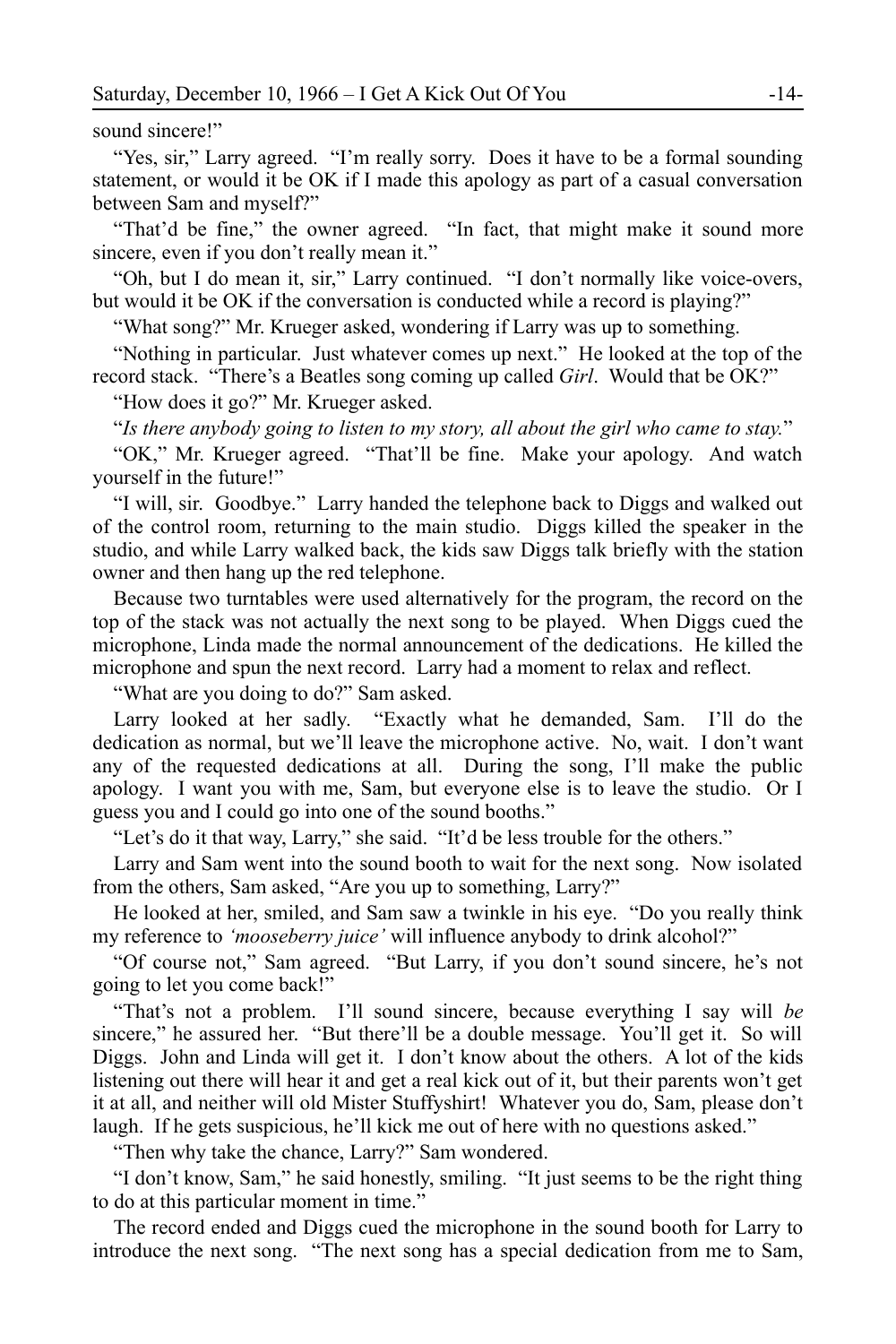my dear friend. Sam, I want to make a public apology to you. You and I have known each other for a long time, and are very good friends. We tease each other constantly and don't think anything about it. I know we're teasing, and you know it, but people listening to this program may not understand that. Some of the things we say could be interpreted incorrectly if one doesn't understand these things are just part of a joke. I want to apologize to you for the things I implied earlier this evening. When I suggested you might go out behind the station to have some fun with me, I implied you might be less than the very nice and sweet girl I know you to be. I was just joking, of course. You knew it was a joke, but some of the listeners might not have known. I went too far with this joke, and may have damaged your reputation. I apologize most humbly and sincerely. I hope you will forgive me."

"Oh, Larry," Sam said, realizing this apology was completely sincere, "no apology is necessary. Of course I forgive you."

"I appreciate that, Sam," Larry said, signaling Diggs to start the record. "This song just happened to be the next on the list, but in some ways, it's very appropriate. You're a very special girl to me, just like the one described in this song."

He began speaking again during the second verse. Diggs adjusted the volume of the record so his voice was dominant, with the music in the background. "I also want to apologize to all our listeners for something else. Earlier this evening, I made a statement implying I thought it acceptable for young people to drink alcohol. I want to state for the record neither I nor this radio station condone teenage drinking."

He timed his speech so that as the Beatles sang, *"Ah, girl,"* he was saying, "Personally, I don't drink alcohol." Again, the Beatles sang, *"Girl,"* as he stated, "I don't condone the use of alcohol." In the recording, just after the words "girl" at the end of each verse, there is a sound of someone sucking heavily on a cigarette.

During the bridge, Larry continued his apology. "I want to urge all of our listeners to think carefully before drinking alcohol. Alcohol is the number one cause of accidents and traffic fatalities. Alcohol abuse has serious health implications. So I urge all our listeners to do like I do, and abstain from the use of alcohol."

He continued during the next verse. As the Beatles sang, *"Ah, girl,"* he stated, "Alcohol is bad for your health." As they sang, *"Girl,"* he urged listeners, "Please do not drink alcohol." When the song finished, Sam read the next set of dedications and Diggs spun the record. Larry and Sam looked out of the booth to see Diggs grinning from the control room, shaking his head. In the main studio, John was doubled over in hysterics. Linda, Helen, and Jimmy were giggling and whispering to each other.

As Larry and Sam exited the sound booth and returned to the main studio, the kids once again saw Diggs answer the red telephone. Larry immediately asked everyone to straighten up and act naturally. Knowing they were anxious about the telephone call, Diggs patched the conversation onto the speaker in the main studio.

"What did you think, Mr. Diggins?" Mr. Krueger asked.

"He sounded sincere to me, sir," he said, trying not to snicker.

"Yes, I thought so, too," Mr. Krueger continued. "I thought the apology to Sam was a particularly nice touch. Tell me what they're doing right now."

Diggs looked at the kids, all of whom were gathered in the main studio looking at him anxiously. "They're looking at me talking to you on the telephone, sir."

"No one is laughing? No one thinks this is all some big joke?" the owner asked.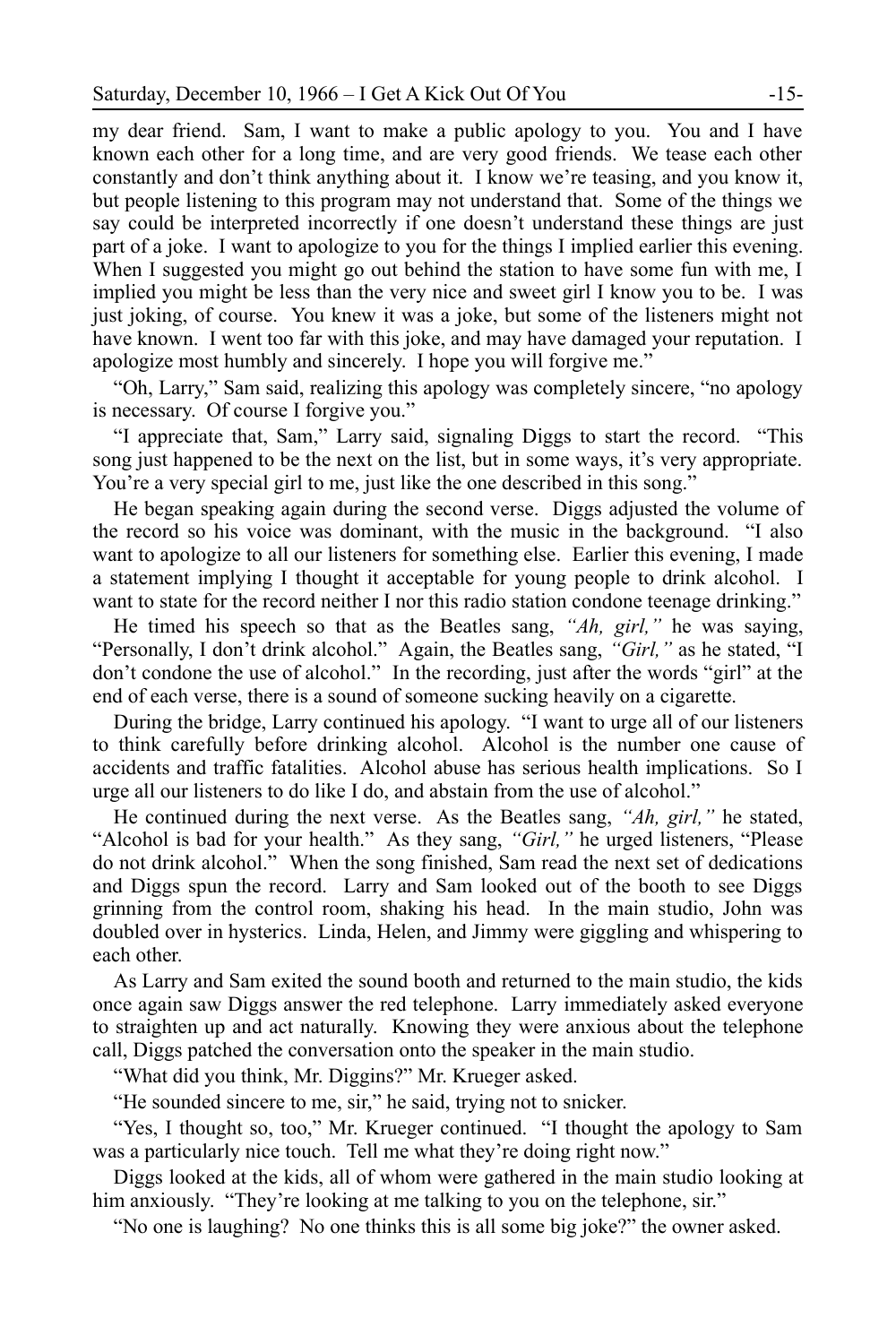"No, sir. I think you underestimate these kids, sir," Diggs said. "They're young and inexperienced, but they have a vitality and enthusiasm that just can't be denied."

"I can see that," the owner said, "but that can get them and us into a lot of trouble with the FCC if we don't keep them under control."

"Yes, sir," Diggs agreed. "But I think they've learned their lesson for now."

"I hope so, Mr. Diggins," he said. "I hope so."

Diggs hung up the phone and killed the speaker in the studio. He gave a big grin and an enthusiastic "thumbs up" before returning his attention to operations.

"You are absolutely nuts!" Sam said.

"You are absolutely right!" Larry agreed with a smile.

"Why did you take such a chance, Larry?" John asked. "You could have gotten us *all* thrown out of here!"

"I know, John," he said sincerely, "and I apologize for that. I wish I could have consulted with you guys first, to let you know what I was thinking, but there just wasn't enough time. There were three reasons I did it. First of all, I admit I was being selfish. As you well know, I've worked very hard to build up my reputation, to make other kids think of me as someone cool. I was afraid I'd throw that all away if I did it straight, exactly the way he demanded." John and Sam indicated they understood this reason.

"Secondly, I was thinking about *our* image. I hope our friends will realize we don't condone the double standards set up by the establishment, whatever that is, concerning drugs and alcohol. I hope the message they got was if they used either drugs or alcohol, they should do so in a sensible manner." John and Sam agreed with that, also.

"Finally, I was thinking about the program. I knew it was going to be obvious to everyone I was being forced into making that apology, no matter how sincere I tried to make it sound. I wanted to divert attention away from that, so nobody got mad at us, the program, the station, *or* its owner."

"So you were actually doing him a favor?" Sam asked with a grin.

"Of course!" Larry said with a twinkle in his eye.

The rest of the program went without incident. The number of calls into the request lines that night was the highest in history. Many of the callers did not request a dedication, but called just to offer support to the gang for taking a stand.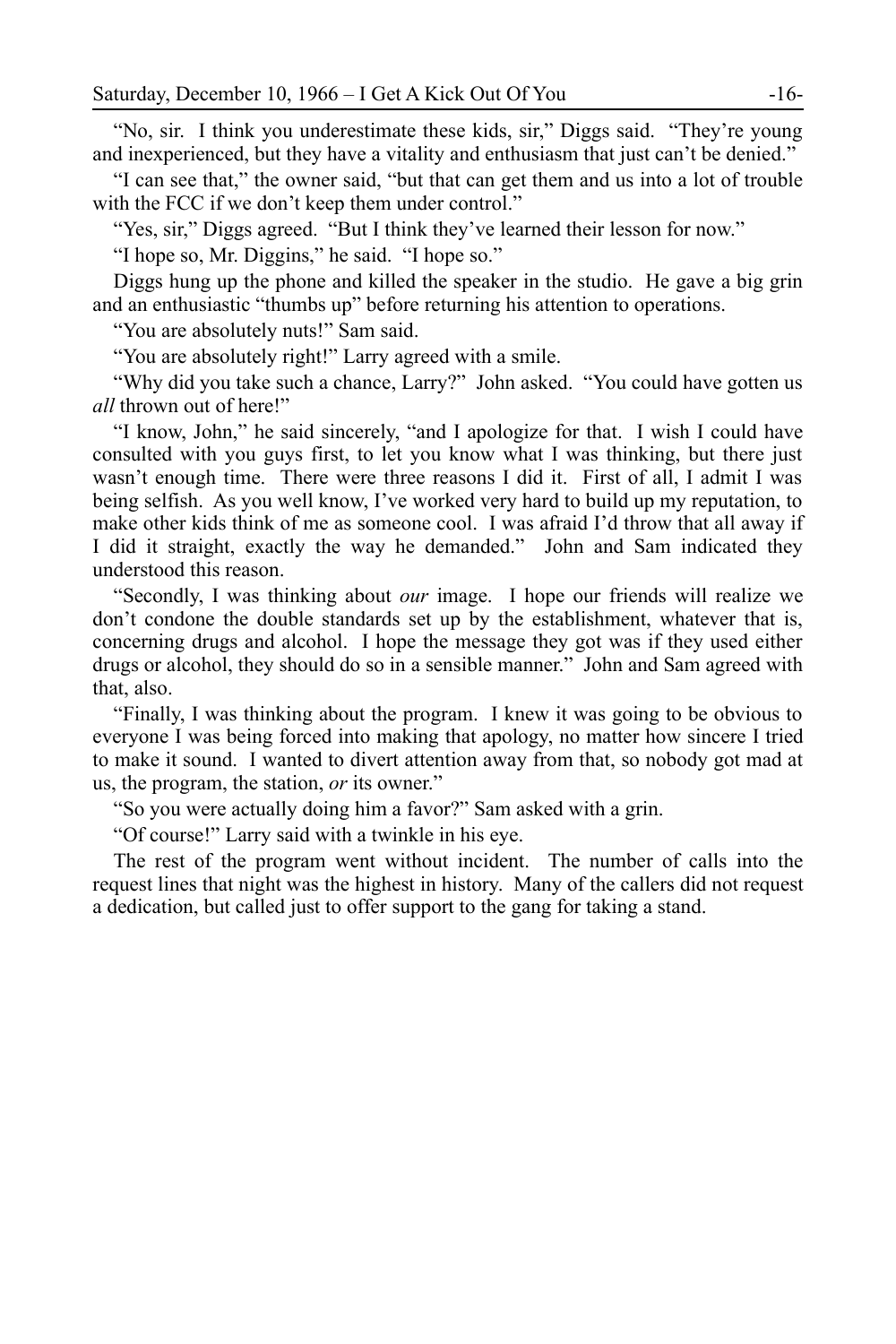#### Thursday, May 25, 1967 *Pomp And Circumstance*

When the ceremony completed, Larry went searching through the crowd to find his parents. On his way, he encountered Mrs. Kronkite looking for Sam, and begged her to stay with him as they searched. He soon spotted his parents chatting with Sam. Larry and Gayle maneuvered their way through the crowd to join them.

"There he is!" Sam pointed. "It looks like he's found mom. Over here, Larry!"

"Whew! Now I know how a salmon feels!" Larry grinned. "Why do you suppose everyone else is going in *that* direction?"

"An educated man like you should already know the answer," Larry's father said. "Congratulations, son! We're very proud of you!"

While Larry thanked his parents for their support in getting him through school, Gayle gave her daughter a hug. "Congratulations, sweetheart!"

"Thanks," she said, then turned to her dearest friend. "Congratulations, Larry!"

"Congratulations to you, too, Sam," he replied, offering her a hug. They laughed merrily together for a moment as they embraced. "We finally did it!"

John stepped out of the crowd. "You did? Why am I always the last to know?"

Sam looked at Larry and asked, "Are you going to deck him, or shall I?"

"Be my guest!" Larry laughed. "Mom, dad, you remember Sam's mom, right?"

"Of course," Lena said. "It's good to see you again, Gayle."

"It's nice to see you again," Gayle smiled. "Isn't it wonderful to see these children growing into fine young men and women?"

"It certainly is!" Lena replied.

"I'm sure you're going to want copies of the pictures I took on prom night. They came out perfectly! He was so handsome!"

"Please!" Lena said, returning that smile. "It may be the last time I get to see him all dressed up for years! He told me how beautiful Sam was. I'm looking forward to seeing those pictures."

Sam, John, and Larry looked at each other and made gagging noises, until they were interrupted by the arrival of Julia and her parents. "Congratulations, Sam!" Julia said as she gave her friend a hug. She turned to Larry, hugged him just as warmly and repeated the greeting, "Congratulations, Larry!"

Larry stood in stunned silence for a moment, trying to recover from yet another gap in the space-time continuum. Jessica hugged each of the graduates and congratulated them, quickly followed by congratulations from Julian. Larry happily accepted a handshake, while Sam waved it off and gave Julian a warm hug instead.

He came to his senses long enough to introduce his parents. "Mom, dad, you've already met Julie. These are her parents, Mr. and Mrs. Jacobson."

"Call me Jessica," she smiled.

"I've heard a lot about you, Jessica," Lena said. "Call me Lena, and this is Josh."

"Nice to meet you, Jessica," Josh said politely.

"And please call me Julian," he added, offering his hand.

"Josh Bristol," he smiled. "It's very nice to meet you, Julian."

Sam stepped in and introduced her mother to the Jacobsons. When all of the parents were on a first name basis, and talking about how wonderful it was Larry and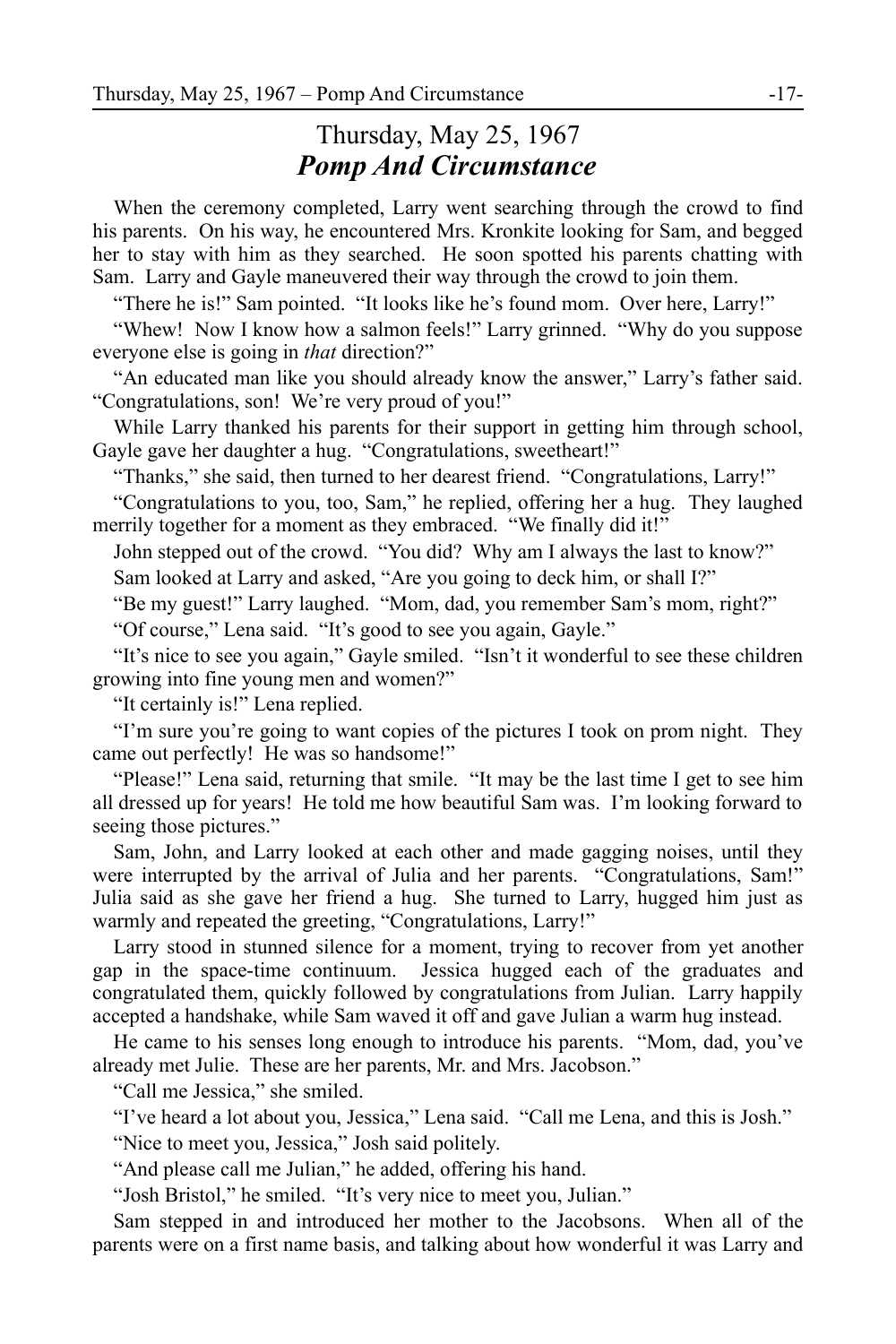Sam had graduated, the kids resumed their conversation. John was in a particularly festive mood. "I can't believe I just watched all those people matriculate right here in public! It was unimaginable! It's bad enough to see Larry doing it, but I've seen him matriculate many times before. I'd never have thought I'd watch Sam doing it. What does it feel like to matriculate in public?"

"I see John's been studying the dictionary like you do," Sam snickered.

Larry rolled his eyes and shook his head. "You should have been with us at dinner, John. You could have watched me masticate!" Julia giggled brightly, and she tried to cover her face which was turning bright red, much to Larry's delight. He pressed the issue just to tease her even more. "Imagine that! First I masticate in public, and then matriculate, all on the same night! No doubt Mallory will be looking for me again!"

"I'm just happy you aren't the president of the debate club," Sam giggled. "Can you imagine what John would be saying if you were a Master Debater?"

The parents had not been paying much attention, but could not help but notice the kids were laughing. "What are you kids giggling so much about?" Jessica asked.

"Just childish foolishness," Larry replied with a grin. She returned his smile, nodded her head knowingly, and returned her attention to the adult conversation. Once they were being ignored again, Larry grinned at his friends. "What brought you and your parents out here tonight, Julie?"

"Our car," she replied smoothly, with a sweet smile. Larry grinned at her, closed his eyes, and shook his head slowly, while Sam and John broke into laughter.

He considered his next question carefully. "Why did you and your parents come to the graduation ceremonies this evening?"

"So I could watch two of my best friends matriculate!" she chuckled.

Her answer was the perfect accent to John's joke. While John and Sam giggled, Larry smiled brightly and gazed into the green eyes of this little girl, this horrible monster who had been disturbing his sleep for the last several months. His appreciation of her intelligence, sense of humor, and style rose even higher than before. When he first met her, something about her had reached into his very soul and shaken it. Just in case there had been any doubts, she shook it again, proving to him it had not been an accident. "I'm honored," he said sincerely.

"And I was honored this afternoon," she replied. "Did you think no one noticed you sitting up there in the top of the gymnasium during my ninth grade 'graduation' ceremonies? Why didn't you come down and say something when it was over?"

"I figured everyone would be too busy congratulating you," he said, embarrassed he had been caught. "I needed to be there, anyway, and I didn't want to interfere."

"Don't be silly! You wouldn't have been interfering!" she assured him.

The conversation among the adults reached a lull, so Julian took the opportunity to bring the kids into the circle. "So what do our graduates have planned now? What are you going to do with that diploma you worked so hard to acquire?"

"I'm going to celebrate all summer!" Sam laughed. "Then it'll be back to the books next fall, when I start working on a business degree out at A&M. By the way, Mrs. B, I want to thank you again for your efforts in helping A&M go coed."

"I'm afraid I didn't do very much," Lena said. "I'm glad you girls now have the opportunity to study there. I know the boys are glad about that, also!"

"Amen to that!" Larry grinned. "As for myself, Mr. J, there shall be no rest for the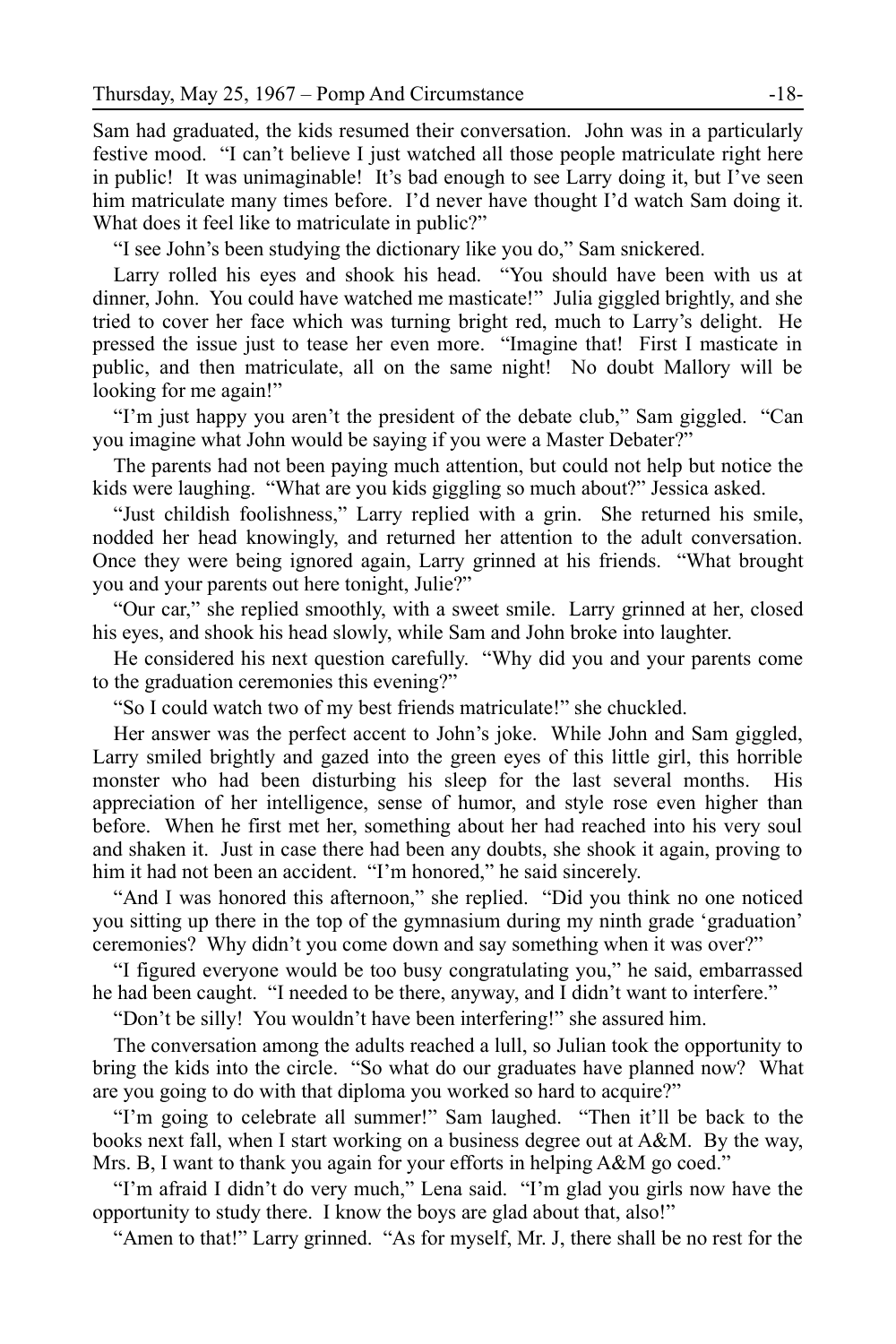wicked. I'll be registering for summer classes first thing in the morning! It's not that I really want to get a jump on the degree plan, but I have to be registered before I can apply for a part time job at the computer center. A friend of mine, a PhD in the Industrial Engineering department, promised to get me a job there!"

The topic of the conversation changed as Jessica picked up on Sam's comment. "Lena, what does Sam mean about you helping the school go coeducational?"

"Oh, it wasn't much," Lena said. "That was almost ten years ago. Another lady named Barbara Tittle and I tried to enroll in A&M. When we were refused admission because we were women, we sued for illegal discrimination. We won in district court, but the school appealed, and the appellate court overturned the earlier ruling. The Texas Supreme Court upheld the reversal, and the U.S. Supreme Court refused to hear the case. So, the bottom line is nothing happened."

"Yeah, but she helped get the ball rolling," Sam added. "A&M slowly started accepting a few more women over time, as exceptions rather than the rule. Last year, they finally opened the doors for all women."

"Why, that's wonderful!" Jessica said. "Whether you think you deserve it or not, I'd say congratulations are in order! You stuck to your guns and fought an injustice. My people know what happens when people don't take a stand and fight injustice."

"Well, thanks," Lena said. "I guess we did our best. Only now, it might turn out to be a problem for him!"

"Why is that?" Julian asked.

"There are some people who are very unhappy A&M is now coeducational," Larry said, "especially the 'old army' types who graduated a hundred years ago, back when dinosaurs still roamed the earth. A lot of them are now professors and administrators out there, and they have very long memories."

"You think some might discriminate against you because your mother sued the university?" Julian asked.

"I don't know. It's possible, but I like to think people are better than that. All I know is I plan to keep a low profile, especially around the ROTC people. Can you imagine what they'd do to me if I was in the Corps of Cadets and they found out about this? Thank God that's no longer compulsory!"

"It just occurred to me," Sam giggled. "You inherited that feisty attitude from your mother's side!"

"Maybe," Larry grinned, "or maybe *she* inherited it from *me*!"

"What are you going to do at the computer center?" Julian asked, impressed by the industriousness of his young friend. "Will you be programming the computers?"

"I wish! I'll be doing odd jobs, like loading blank paper into the printers, or mounting tapes. Maybe I'll even get to be the main system operator now and then!"

"Mounting tapes, did you say?" John smirked. "I'm not surprised you'd try to get a job mounting *something*, but tapes? That sounds more kinky than I'd expect!"

"Get your mind out of the gutter, John," Julian said, chastising even as he smiled.

"He's such a juvenile," Larry said with mock disgust, drawing a giggle from both Sam and Julia. *Why is the sound of her laughter like music to my ears? What could I do to hear her laugh again?*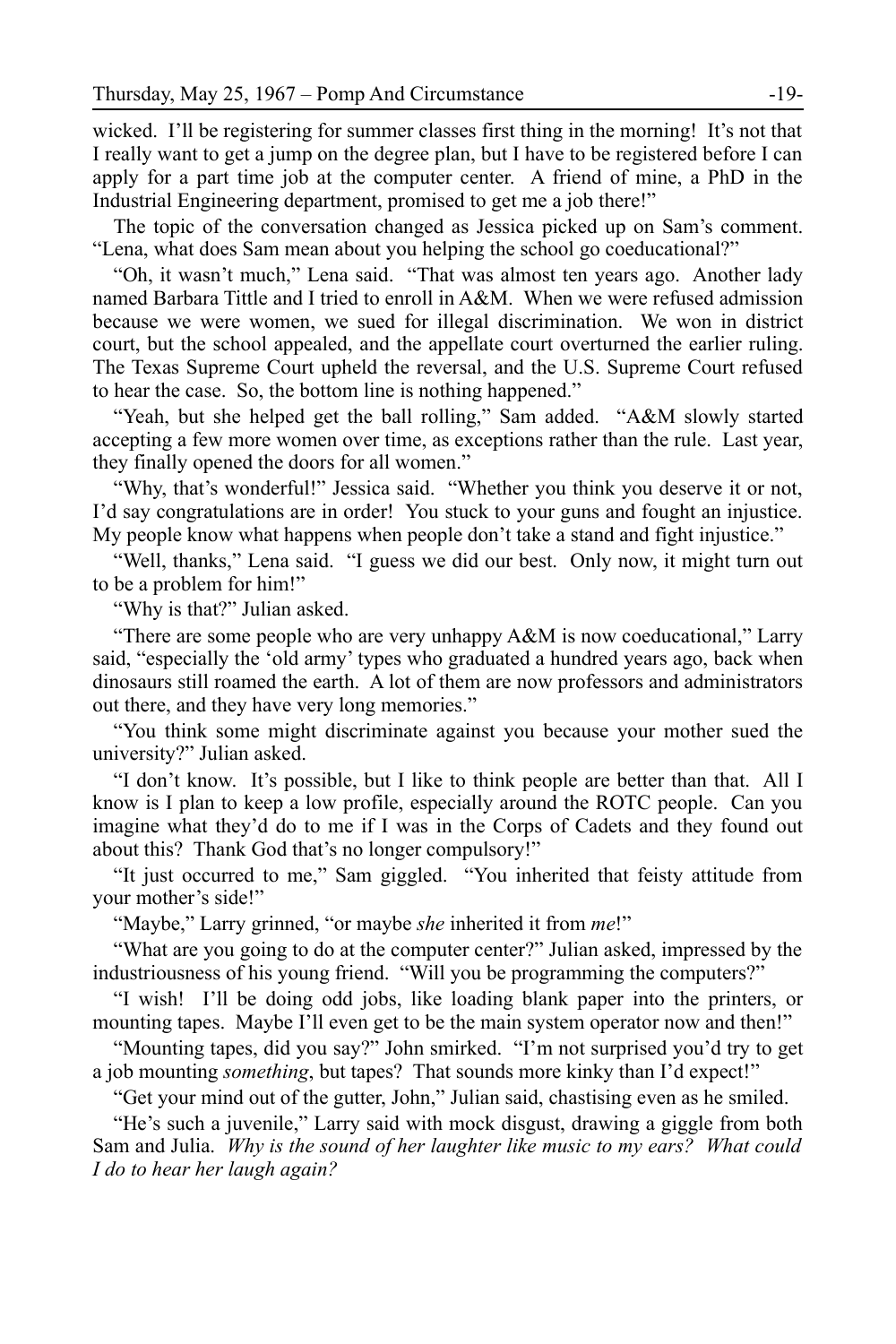#### Sunday, September 22, 1968 *Somebody To Love*

"Happy birthday, Mrs. J!" Larry beamed.

Jessica greeted him with a hug and a smile. "Thanks, Larry."

"I'd like you to meet some new friends of mine, Mrs. J. This is Penny, Nicole, and Krystal, otherwise known as the famous Ball sisters. Ladies, this is Mrs. Jacobson. And this little fellow trying to climb my leg is Schotzy!"

"It's nice to meet you girls," Jessica smiled.

The girls took turns introducing themselves both to her and to the dog. "Thank you for allowing us to come to your birthday party, Mrs. Jacobson," Penny said.

"Come on inside. We're happy to have you," Jessica assured them. "Friends of the famous *Four Musketeers* are always welcome here! I'm not actually having a party, anyway, just a gathering of a few friends."

"Isn't that what the best parties are?" Larry asked.

"I suppose you're right," Jessica smiled. "OK, girls! Welcome to my birthday party! Please call me Mrs. J, like the others, or simply Jessica if you prefer."

"Happy birthday, Mrs. J," Nicole said stepping inside, joined by her sisters.

"My goodness!" Jessica exclaimed. "I understood you were identical twins, but I wasn't prepared for this! I can guess which of you is Krystal, but how does anyone tell which is Penny and which is Nicole? You're even dressed exactly alike!"

"It's not easy," Penny and Nicole giggled, "unless you're one of the privileged few who knows our secret!"

Jessica chuckled along with them, carefully noting the way they glanced at Larry, and how it caused him to blush. She came to the conclusion this secret, whatever it might be, would not be revealed while the girls were fully dressed. Then she wondered whether they were teasing Larry because he wanted to know their secret, or because he did! "You're always full of surprises, Larry. Can *you* tell them apart?"

"Of course, Mrs. J," he beamed. "This is Nicole, and this is Penny."

"Are you sure?" Penny giggled. "Don't you want to ask anything first?"

"It's not necessary, Penny," he smiled.

"Is he right?" Jessica grinned. The little interplay told her he knew their secret, but was claiming he knew another way to tell them apart. The girls were certain to call his bluff before the day was over. That would provide even more entertainment!

"This time," Nicole grinned, "but he had a fifty-fifty chance of guessing!"

"You have a lovely home, Mrs. J," Krystal commented as Jessica led the group through the family room to the back door. "How do you like living in the country?"

"Thank you, Krystal," Jessica smiled. "We find it comfortable. We all like living in the country, especially when friends come to visit. The *Four Musketeers* spend a lot of time on the patio when the weather is as nice as today. The others are eagerly waiting for your arrival so the fun can start."

"She must be talking about some *other* group!" Larry laughed. "The *Four Musketeers* I know can have fun anywhere, anytime, whether I'm there or not!"

"But they have more fun when the whole group is together, now don't they, Mr. Smartypants?" Jessica teased. "Girls, this is my husband, Julian. Why don't we put him to the test again? Step on up, Larry, and introduce your friends properly."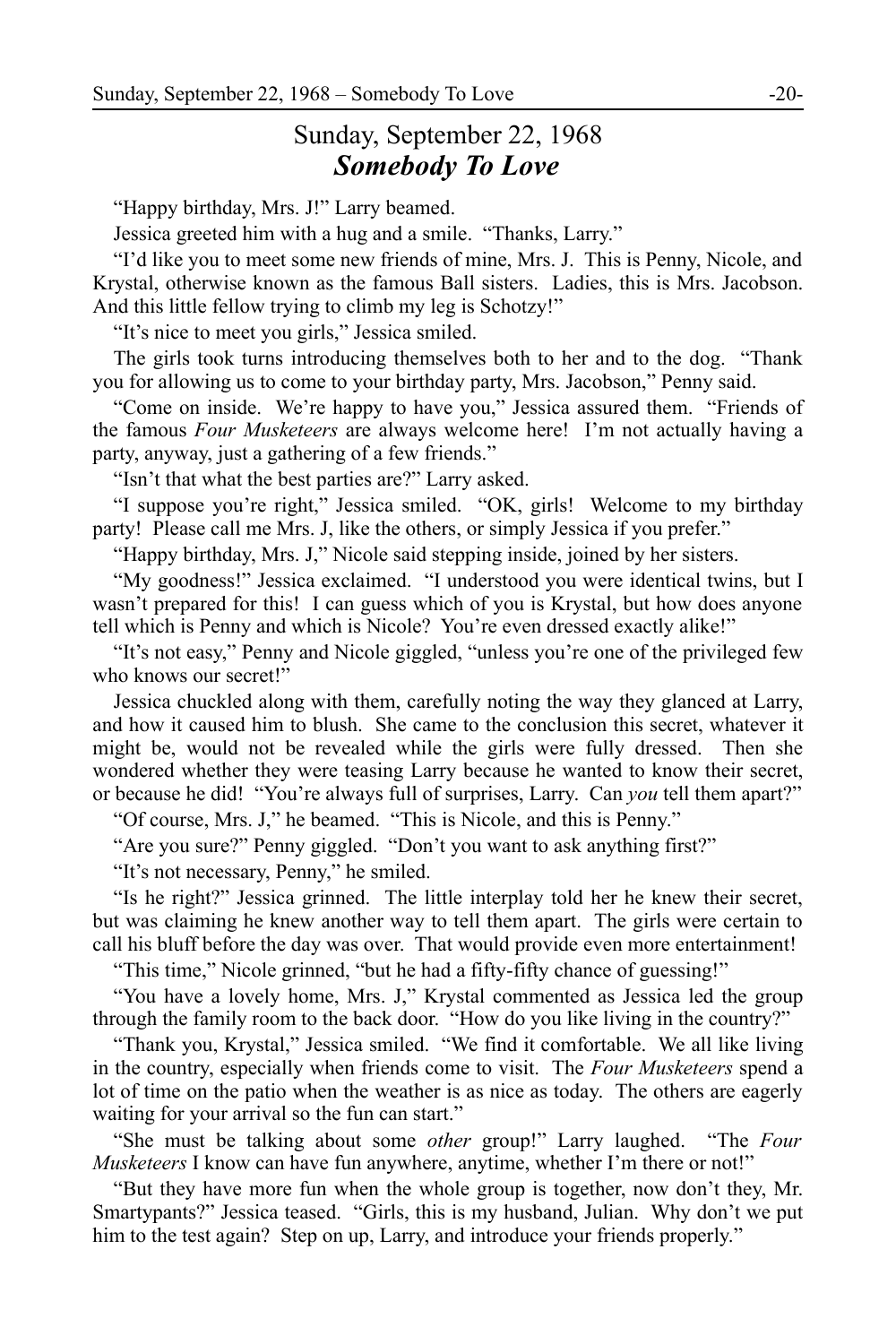"Hi, Mr. J! This is Penny," he said designating one of the girls.

Penny smiled at her sister. "It's very nice to meet you, Mr. Jacobson."

"Nice to meet you as well," Julian smiled. "Call me Julian. Oh, why do I bother? By the end of the day, you'll be calling me that 'Mr. J' nonsense like all the others!"

"This is her twin sister, Nicole," Larry grinned as he introduce the next girl.

"Welcome, Nicole," Julian smiled as they shook hands.

"Wonderful to meet you," Nicole smiled.

"And this is their sister, Krystal," Larry said, introducing the remaining girl.

Krystal offered her hand, "Pleased to meet you, Mr. J," she smiled.

"See what I mean?" Julian grinned. "It's a pleasure to meet you, Krystal."

When Larry turned his full attention to the one remaining member of the Jacobson family, Jessica sensed there was something more significant about the event than seen on the surface. "Girls, the other night, you met all of the *Four Musketeers* except one. This is Julia Jacobson, and her friend, Ed Doggett. You already know John and Sam. Guys, this is Penny, Nichol, and Krystal, the famous Ball sisters!"

As Julia and Ed greeted each of the sisters individually, Jessica wondered about the significance of this event. She was so distracted she almost missed the obvious exchange between John and Krystal. "Hi, John," Krystal said smiling brightly.

"Hi, Krystal," John replied softly. "You look as stunning as you did last week!"

"You're sweet!" she smiled. "Are you going to make some music this afternoon?"

"That's the plan!" John brightened. "What do you say, Larry? Are you ready?"

"Whenever the birthday girl is ready!" Larry grinned.

Larry and John had prepared a program of Jessica's favorite songs from Broadway plays and musicals. They began with songs from *South Pacific*, including *Bloody Mary*, *Younger Than Springtime*, and *This Nearly Was Mine*. They continued with *Oh, What a Beautiful Morning* and *People Will Say We're in Love* from *Oklahoma!* From *The Music Man* they added *Till There Was You*, followed by *With a Little Bit of Luck*, *Get Me To The Church On Time*, and *I've Grown Accustomed to Her Face* from *My Fair Lady*. From *Carousel*, Larry sang *You'll Never Walk Alone*, but avoided *If I Loved You*. During rehearsals, Larry never sang that song to completion without his voice breaking. From *Flower Drum Song*, Larry added *You Are Beautiful*, a song he had studied in the few private voice lessons he had ever taken.

Jessica's favorite musical was *Fiddler on the Roof*. The highlight of the program for her was when Larry put down his guitar and did a passable, but laughable dance singing *If I Were a Rich Man*. They ended her birthday performance with what many people thought was the most beautiful song from that show, *Sunrise, Sunset*. Unlike the original, where the various lines are sung by different characters in the play, Larry simply sang all of the verses himself.

No one noticed none of the songs from *The Sound of Music* were included. John and Sam assumed Larry was not interested, and did not want to drag up ghosts of the past. No one gave any thought that songs from *Oliver!* had been equally ignored. Frankly, because the program contained so many songs, no one even noticed these omissions.

Even when the program officially ended, however, there was still one more song to be sung. Just as the concert of show tunes concluded, Julia and her father sneaked into the house and signaled when they were ready. Larry got everyone to join him in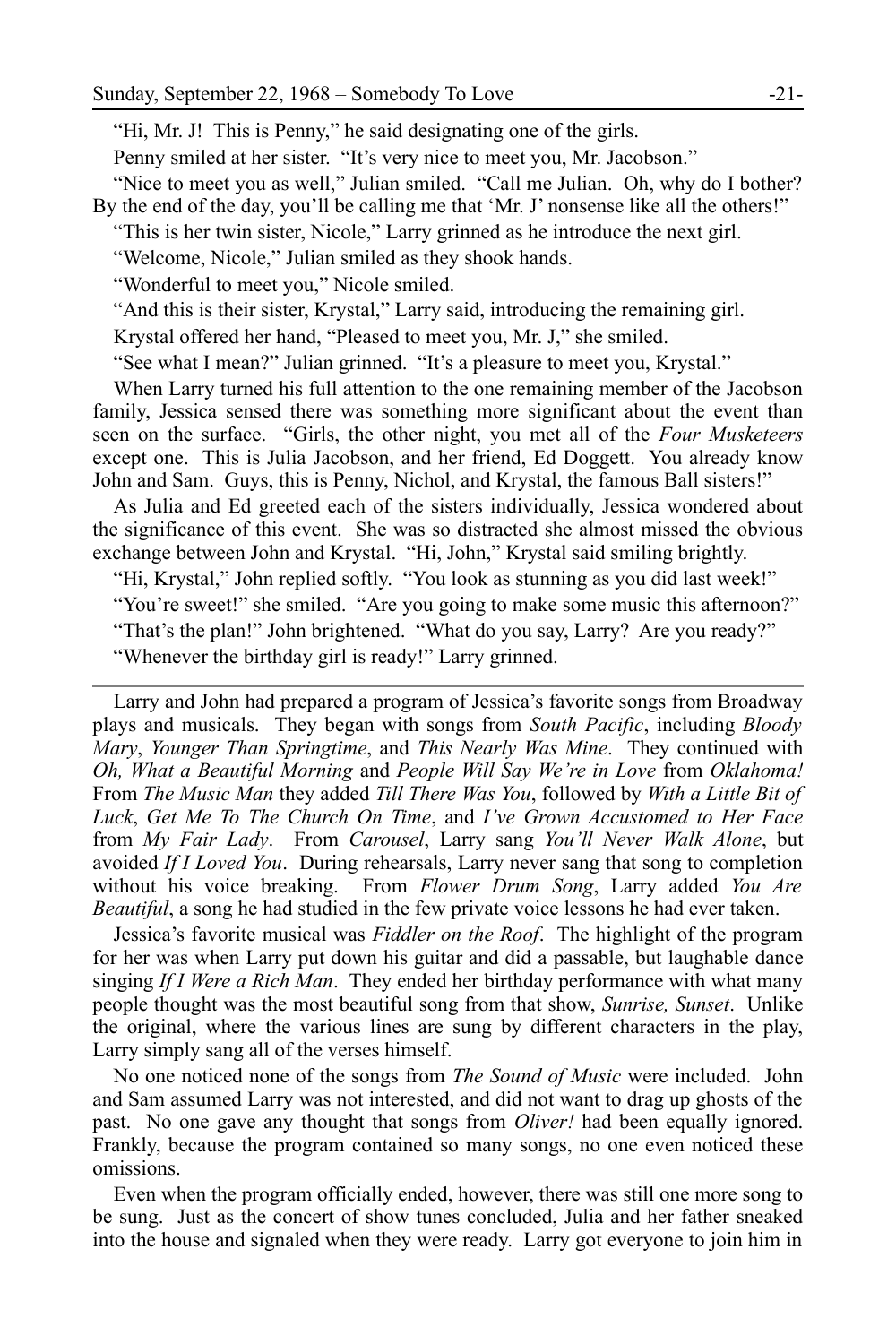singing *Happy Birthday* to Jessica while her family brought out the cake.

Larry started the drive back to the girls' apartment lost in silence. Krystal had come along for the ride that afternoon, happy to continue her acquaintance with John, but mainly interested in hearing the boys make more music. It was clear to both boys the romantic relationship between John and Krystal would not consist of more than the one-night they had already shared together. When John had offered to drive Krystal home himself, her response, that daddy had taught her "always go home with the one that brung ya," gently emphasized the point.

Larry's relationship with Penny and Nichol was no different. None of them thought this afternoon was a date in any true sense of the word. They were simply good friends, spending a little time with each other, just like the *Four Musketeers*. These particular friends had enjoyed the physical pleasures derived from sharing their bodies, and all of them agreed it had been a wonderful experience. Larry had a fabulous memory of a fantasy fulfilled he would cherish until the end of his days. But they would also agree this brief and shining moment was now in the past, unlikely to ever be repeated.

Penny broke the silence as they drove home. "She's a delightful girl, Larry. It's no wonder you're so much in love with her."

"I wish I knew for certain that's what this is all about," he sighed. "How can I be in love with her, Penny? It's true I love her as a dear friend, just as I love John and Sam. I've only known you a couple of weeks now, and I also love you. We've shared a few moments of intimacy together, enough to know our destiny isn't to share a future. I know I'm not *in* love with you, and you're not in love with me. On the other hand, Julie and I have had no such moments of intimacy, sexual or otherwise. We've never so much as held hands, looked into each others' eyes, or shared our innermost thoughts, hopes, and dreams. Don't you think you have to share at least a little of that before you fall in love with someone? Or do you actually believe in love at first sight?"

"I've never believed in love at first sight," Nichol answered. "I understand what you're saying, but I can see the love in your eyes when you look at her."

"I don't know how to explain it," Penny admitted. "But there's definitely something to this. You'll have to keep chasing this dream to find out what it is!"

"Maybe it's like the *Flower Drum Song* you sang for Mrs. J," Krystal suggested. "Maybe Julia is like the girl in the flower boat. All you really know about her is your eyes met briefly when her boat went drifting by one day. The day you first met her, you somehow knew at that moment, just like the last line of the song, *"You are the girl I will love someday."* Perhaps that's what love at first sight really means."

They rode along in silence again as Larry contemplated Krystal's wisdom. After a few moments, Penny broke the silence, "Nicole, I think our little sister has grown up a lot more than we thought, wouldn't you agree? Larry, you're only nineteen, and Julia isn't quite sixteen years old. You and she have a wonderful friendship. Perhaps the intimacy you seek to answer your questions is something the two of you aren't quite ready to share. Perhaps that lies ahead, somewhere in your future."

Larry nodded his head gently. "It's the best explanation I've heard yet. But I want her so! I need her so! What am I supposed to do in the meantime?"

"I suggest you treasure the friendship you share with her," Penny said, "and you treasure your dreams of how wonderful it'll be when the moment finally comes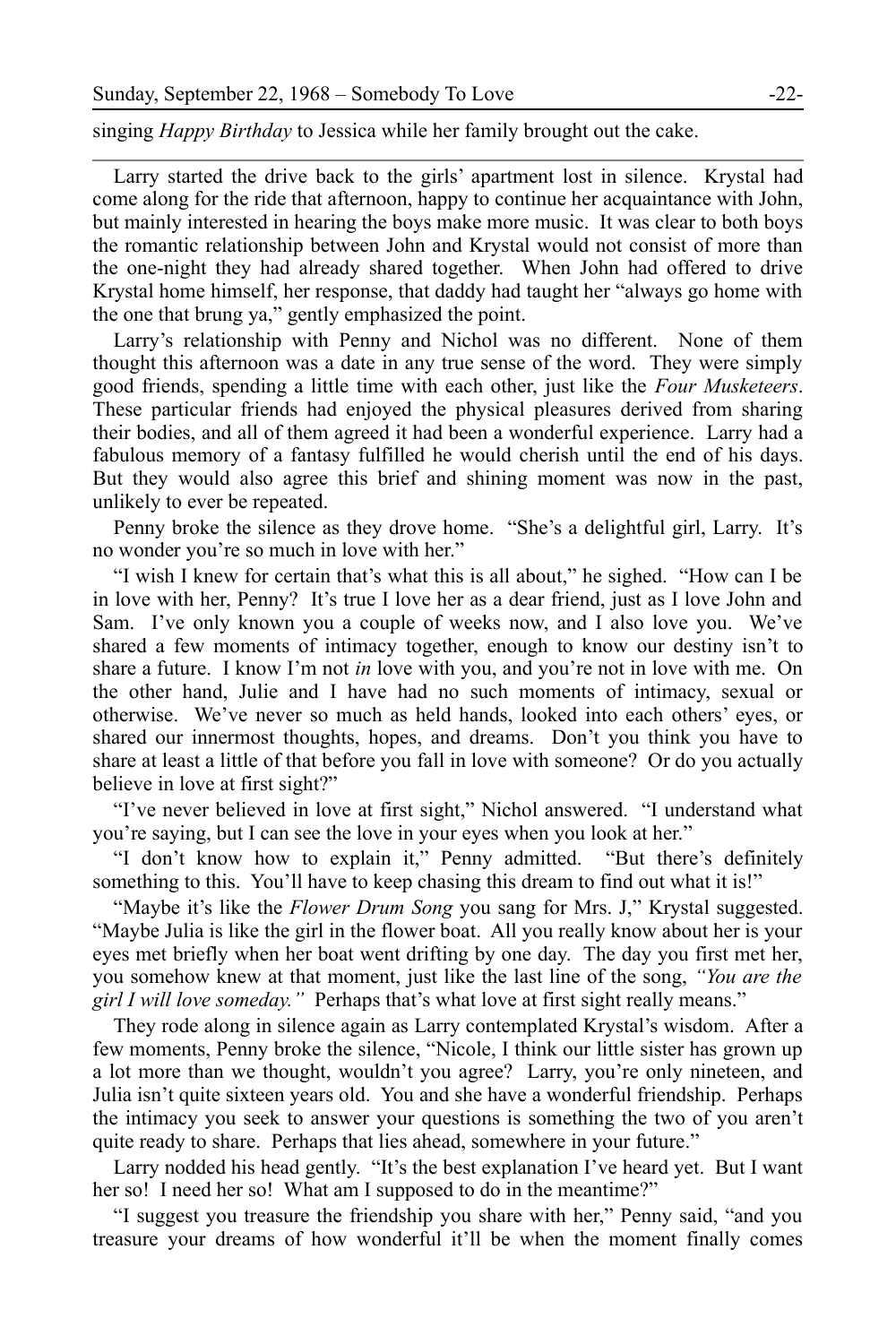where you can hold her hand, look into her eyes, and share with her your innermost thoughts, your hopes, and your dreams."

"But I already treasure those things! How long must I have nothing but dreams?"

"Give that question some thought," Nichol said. "Perhaps someone smart enough to figure out a way to tell us apart without asking our favorite color is smart enough to come up with the answer on his own. Are you going to explain how you do it?"

"No," he smiled. "All I'll tell you is I'm sometimes able to sense what certain animals are thinking. After all, humans are animals, too!"

As was his custom, Larry opened the car doors and walked the girls to their front door. Krystal said goodnight and departed to her upstairs apartment, while the older sisters stood at the door for a few parting words. "Thanks for letting us meet her," Penny said. "I hope you'll let us know now and then how things are going."

"Yes, Larry," Nichol agreed. "Please let us know."

"I will," he assured them. "I'd also like to hear how you two are doing from time to time. I hope you can find suitable replacements for Tweedledee and Tweedledum. Jeez, this sounds so damn final, like we might never see each other again!"

"Our paths will cross again one of these days," the twins smiled in unison. "Goodnight, sugar!"

"Goodnight," he said softly.

On her way to retire for the evening, Jessica stopped by her daughter's room, as was her custom. Sometimes, when she knew there was no reason to think anything further was needed, she would simply stick her head in the bedroom door and wish Julia goodnight. Other times, such as tonight, she could sense there was a reason something more might be needed, and would give her daughter the opportunity to engage in a conversation. "Did you get all your homework done, sweetheart?"

"Yes, ma'am," came the unenthusiastic reply.

"So you're all set for another week of school?" Jessica asked calmly.

"As ready as I can be," Julia answered.

"OK, then bubee," Jessica smiled. "Goodnight, and sweet dreams."

"Goodnight, mom," Julia replied. "Oh, and happy birthday!"

"Thanks, sugar!" Jessica answered warmly, opening the door of opportunity for a conversation to begin. "And just think! Your own birthday is now just one month away. This year, you'll be turning sweet sixteen! Aren't you excited about that?"

"A little, I guess," Julia answered without much enthusiasm.

"Well, you *should* be!" Jessica smiled. "Sixteen is the age girls start to take more control of their own lives, becoming a little more independent from mom and dad. You're almost all grown up!"

"If you say so, mom," Julia shrugged.

"I though something might be bothering you," Jessica said. She sat on the edge of her daughter's bed. "Would you like to talk about it?"

"I don't know," Julia answered without answering.

"If you didn't want to talk about it, then you would have said so," Jessica smiled. "So what is this thing you want to talk about, but you don't know *how* to talk about? Are you worried about your next birthday?"

"Not really," Julia said, "although I admit I don't feel very grown up right now."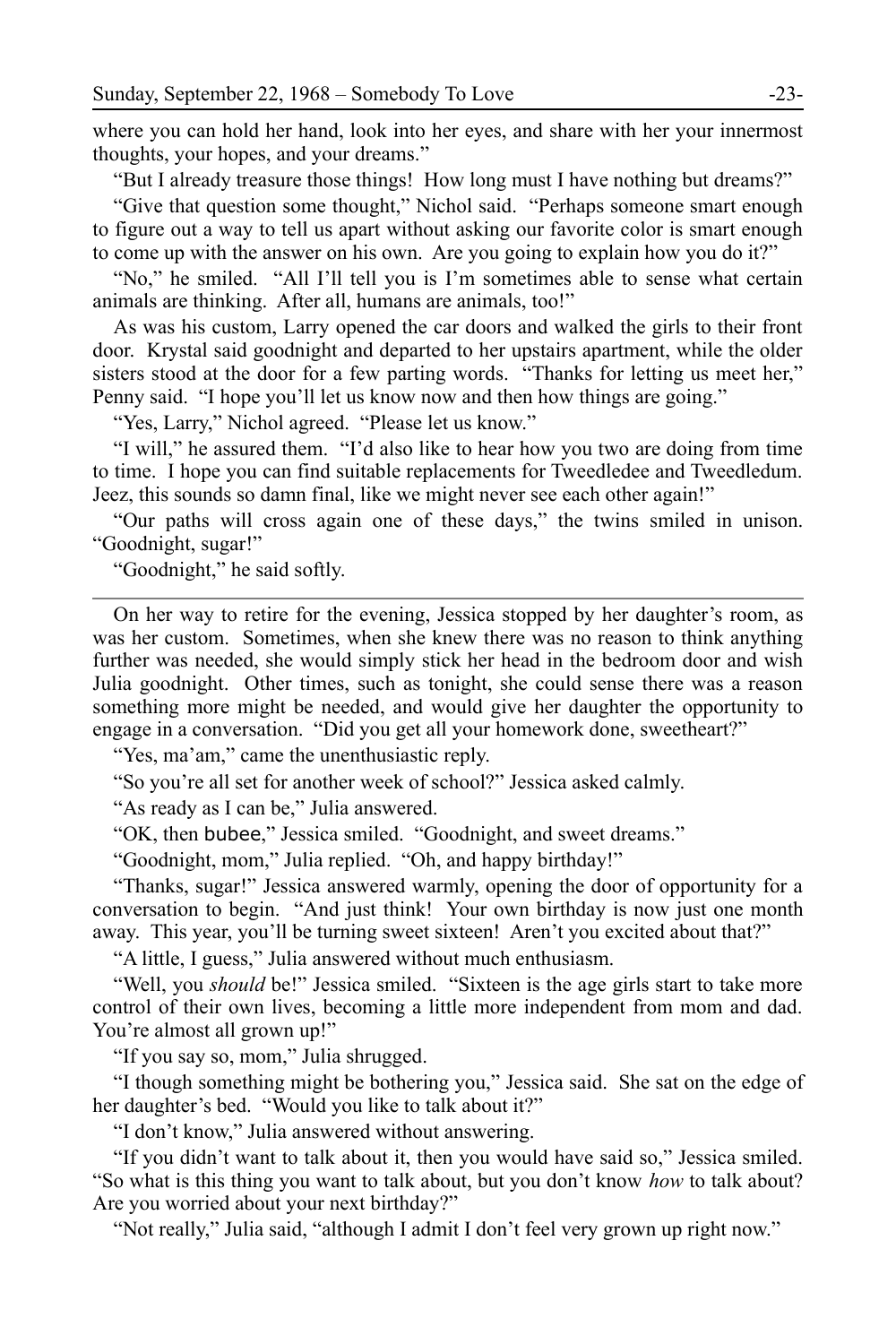"Are you and Ed still getting along?" Jessica asked.

"Yeah, we're OK," Julia said.

"Something is troubling you," Jessica smiled, "something you don't understand."

"Maybe it's myself I don't understand," Julia said looking down at the floor. "At first, I thought I was just upset because of the way Ed gawked at the Ball sisters all afternoon."

"Very pretty girls have this ability to turn a man's head," Jessica smiled. "It's just something you have to accept and live with, because nothing will ever change it. Even an older man like your father is not completely immune, although I doubt he noticed himself how often he ogled them."

"What?" Julia asked, somewhat surprised by this bit of information.

"Oh, he'd never seriously entertain for a moment the thought he might actually do anything," Jessica grinned. "In fact, if they so much as looked at him cross-eyed, he would run away and hide so fast it would made your head spin!" The girls giggled to themselves at the incongruity of this image before Jessica continued. "It's just the way nature has made them, sugar. Deep in the male brain there's a place where they subconsciously evaluate their chances of spreading their genes with every female they encounter. Consciously, they're completely unaware of this activity."

"Unless they think their chances are real?" Julia grinned. "Or even fifty-fifty?"

"They don't even have to be that good!" Jessica said, returning her daughter's grin. "So don't be angry at Ed. He really couldn't help himself, no matter how hard he might have tried."

"I didn't know the reason," Julia sighed, "but I wasn't really angry. I guess I'm just jealous. I wish I could be one of those pretty girls who can turn a man's head."

"But you *are*, bubee," Jessica said giving her daughter a hug, "and you're getting prettier every day."

"Aw, mom," Julia said. "Don't try to fool me. I'm just a ugly, skinny little kid with a mouth full of metal. I'll never be able to turn a boy's head the way Penny, Nichol, and Krystal do."

"I won't try to fool you as long as you don't try to fool yourself," Jessica assured her. "You are most certainly not ugly! You have lovely facial features, with nice high cheek bones, an adorable little pug nose, and rich full lips. Don't you think for a moment those beautiful green eyes go unnoticed! You're certainly not skinny anymore, either. If you take a good look at yourself in the mirror, you'll see you've been filling out very nicely in all the right places for the last couple of years. You have a beautiful figure that's already capable of turning heads, and it's going to get even more capable in the near future.

"And sweetheart, I know you hate them, but please remember you won't have to wear those braces forever. You already have a very sweet smile, and when those braces come off, your beautiful, straight teeth are going to make that smile dazzling! When your features mature a little more, and your braces finally do come off, every boy you meet is going to notice you, just like they notice the Ball sisters, and that's a promise!"

"You're just saying that because you're my mom," Julia said sadly.

"No, bubee," Jessica assured her, "I'm saying these things because they are true."

"Do you think he'll notice me when my braces come off?" Julia whispered.

"Do I think *who* will notice you?" Jessica asked.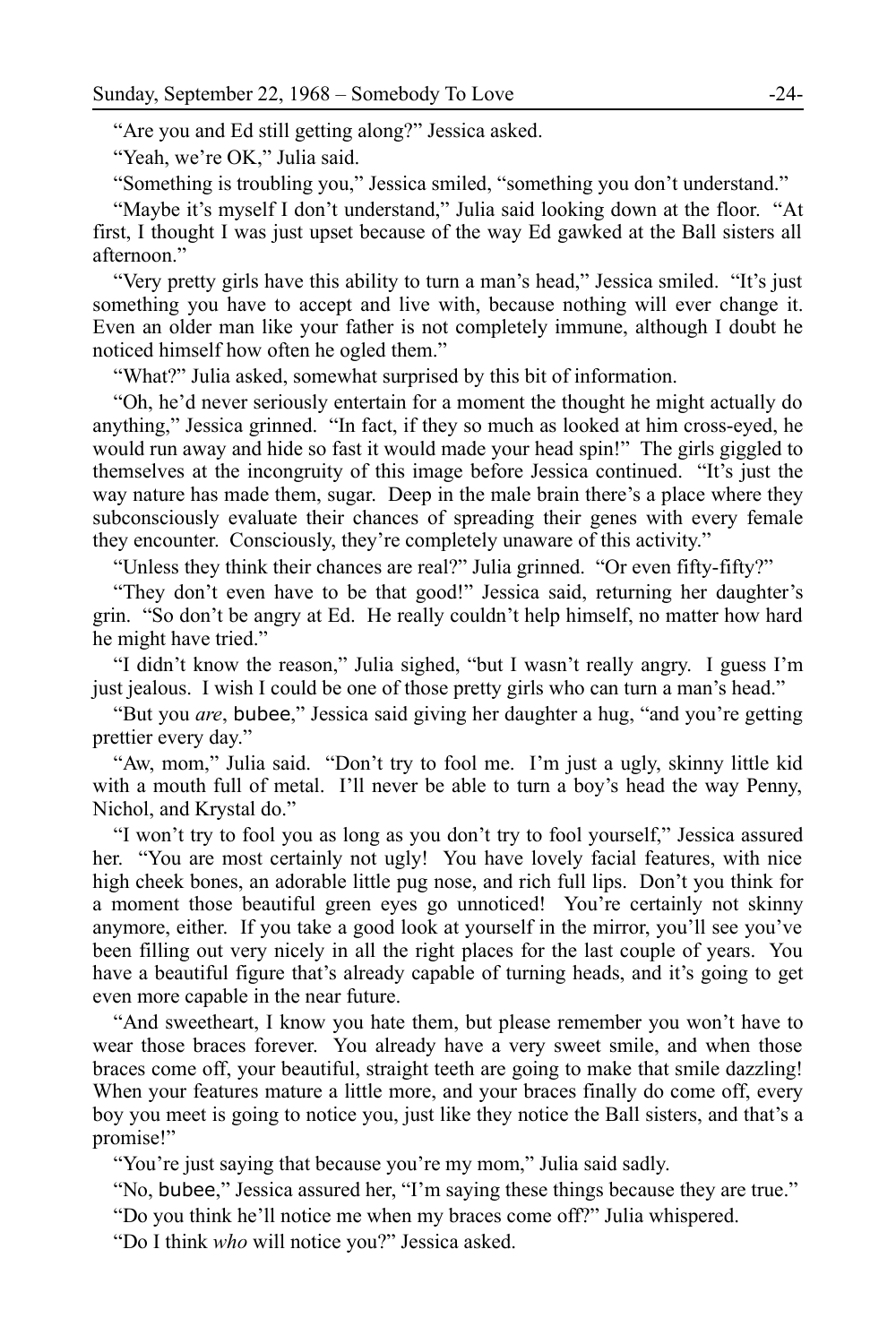"You know who I mean," Julia said softly.

"You still have a crush on him?" Jessica asked, a little surprised by this revelation.

"Sometimes," Julia confessed. "Especially when I see him with beautiful girls like Penny, Nichol, and Krystal. I sometimes find myself wishing I could be the one who holds his hand, looks into his eyes, and shares secret hopes and dreams with him. But he wants to be with Sam, so what chance do I have?"

Jessica nodded her head to acknowledge her understanding, and spoke softly. "Does this crush create a problem with your friendship with either Sam or Larry?"

"I don't understand why she doesn't take what he's offering like I would," Julia sighed. "Sometimes I want to be both his friend *and* his girlfriend. Is that terrible?"

Jessica smiled warmly. "Hardly, sweetheart. That's the way I've always thought things should work. Two people start out as friends, and then one day, they find they have changed into lovers." Sensing that Julia was hanging on her next words, she thought carefully before proceeding. "I don't understand a lot of things about him. For example, I don't really understand his relationship with Sam. I know he noticed you, but I don't know why he didn't chase you when he had the chance. But he's known Sam for a very long time, and it's clear he has his sights firmly fixed on her."

"What should I do, mom?" Julia asked.

"I know it won't be easy, sugar," Jessica answered, "but all you can do is sit back and wait. The way she keeps resisting his advances, things might change someday, and his eyes might turn in your direction. If so, it'll be *his* responsibility to make the first move, and until he does, all you can do is wait. You should continue to be his friend, his best friend, just as you are now. Keep your options open. Like we talked about a few years ago, you have to look at a lot of possibilities before you know who's the right one, the one you'll share your life with."

"I know," Julia said. "I also said I hoped I wouldn't meet the right boy until I had enough experience to *know* he was the right one."

"You're still young, almost ready to turn sweet sixteen," Jessica smiled. "I promise you still have plenty of time. And when you *do* find the right one, you'll *know* he's the right one! Are you OK, sweetheart?"

"I'm OK, mom," Julia smiled. "I love you!"

"Goodnight, my daughter," Jessica said returning that smile. "I love you, too."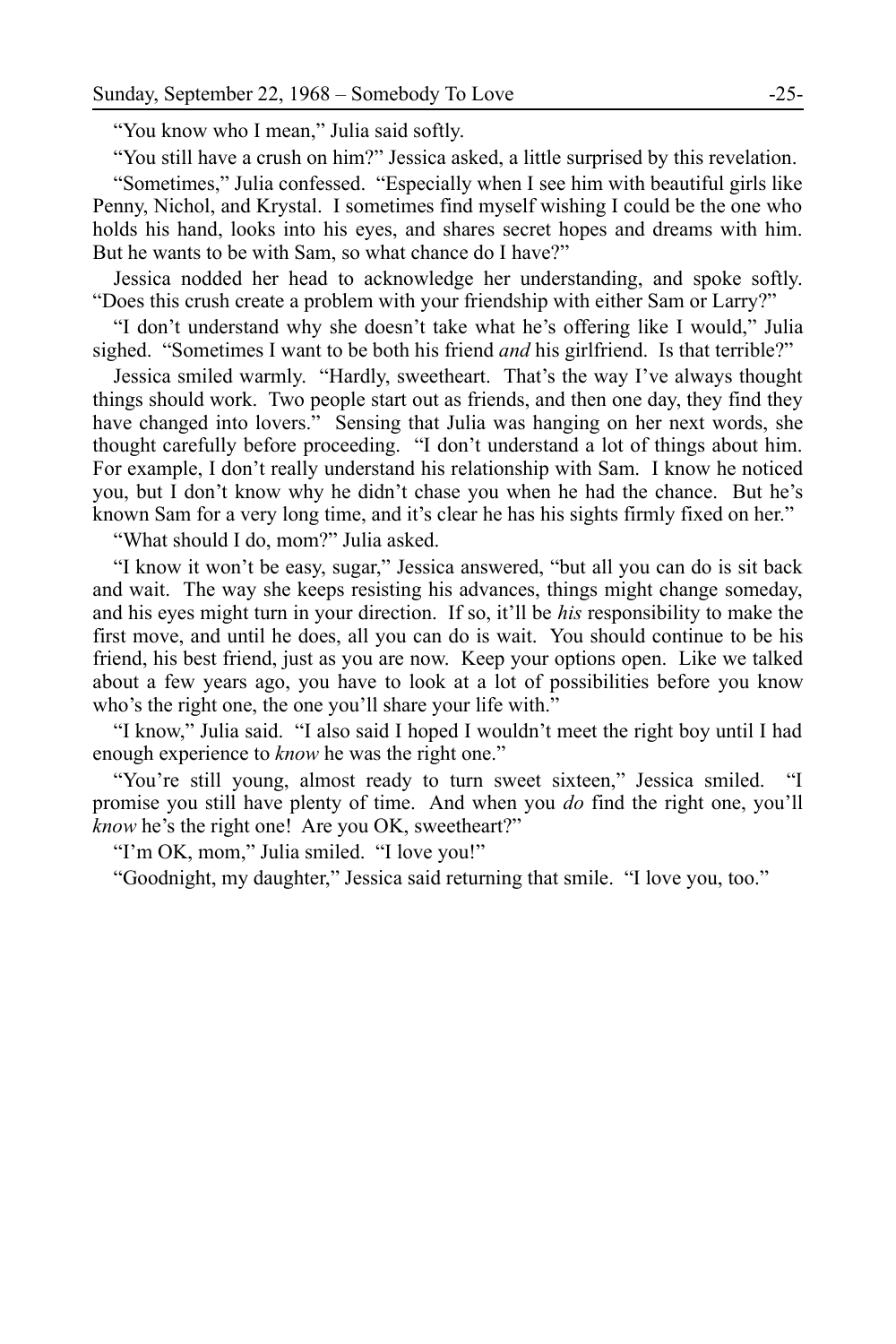#### Monday, December 1, 1969 *Draft Dodger Rag*

Sam and John were in the front seat of her car, while Larry and Julia sat in back. They were parked in the place they called their smoking room, but their interest was not on smoking. Instead, they were glued to the radio, as faceless voices described the events at the Selective Service National Headquarters in Washington. For the first time since 1942, a lottery drawing was being held to determine the order of call for induction into the armed forces during calendar year 1970. It would apply to those born between January 1, 1944 and December 31, 1950. Larry and John both fell within this range.

"What would you do if you were called up?" Sam asked.

"I don't really know," John answered. "I've been thinking I might go to Canada. One thing's for sure  $-1$ 'm not going to participate in any of this madness."

"What about you, Larry?" Julia asked.

Unsure of his actions, Larry shrugged and sighed. "I should tell you guys something. When I registered for the draft, I checked the box indicating I have a conscientious objection to serving in the military. I just wanted to go on record, doncha know."

"I hear you," John said. "I saw that box, but I figured it was pointless."

"I thought so, too," Larry said, "but I checked it anyway. The strangest thing happened. A few weeks later, I got a letter from the local draft board asking me to come and explain. So I went in and told them I didn't believe in fighting. They asked me to tell them things that had happened in my life to demonstrate what I meant. I told them about the time that creep cornered me in the boys' locker room at Lamar and beat the crap out of me while I just stood there. Then they wanted to know the names of some people who'd known me a long time who might confirm my beliefs. So I gave them names of some teachers and people from church. A few weeks later, I got a new draft card in the mail, reclassifying me as 1-A-O."

"Are you kidding?" John asked. "You're classified as a conscientious objector?"

"Yes, although it's not as wonderful as it sounds, John. 1-A-O means I can still be called up for military duty, but only as a non-combatant."

"Like a truck driver, cook, or something like that?" Sam asked.

"With my computer training, it'd be logical to give me a job in logistics, but since the phrase 'military intelligence' is an oxymoron, I'd probably become a medic."

"Oh, shit!" John said.

"You got it," Larry agreed, shaking his head.

"What's wrong with that?" Julia asked.

"The first guys shot are the ones with brass on their collars or a red cross on their helmet!" John explained.

"Why do you say that?" Sam asked, suddenly looking concerned.

"Kill the officers and the grunts will be unorganized," John explained. "Kill the medics and the wounded will die."

"I understand the officers don't wear their insignia in combat," Larry noted. "The men know who they are, and don't need to see brass on their collar to know who to obey. I hear the medics don't wear those red cross helmets anymore, either! Some are even carrying rifles, without ammunition, to disguise themselves from Charlie."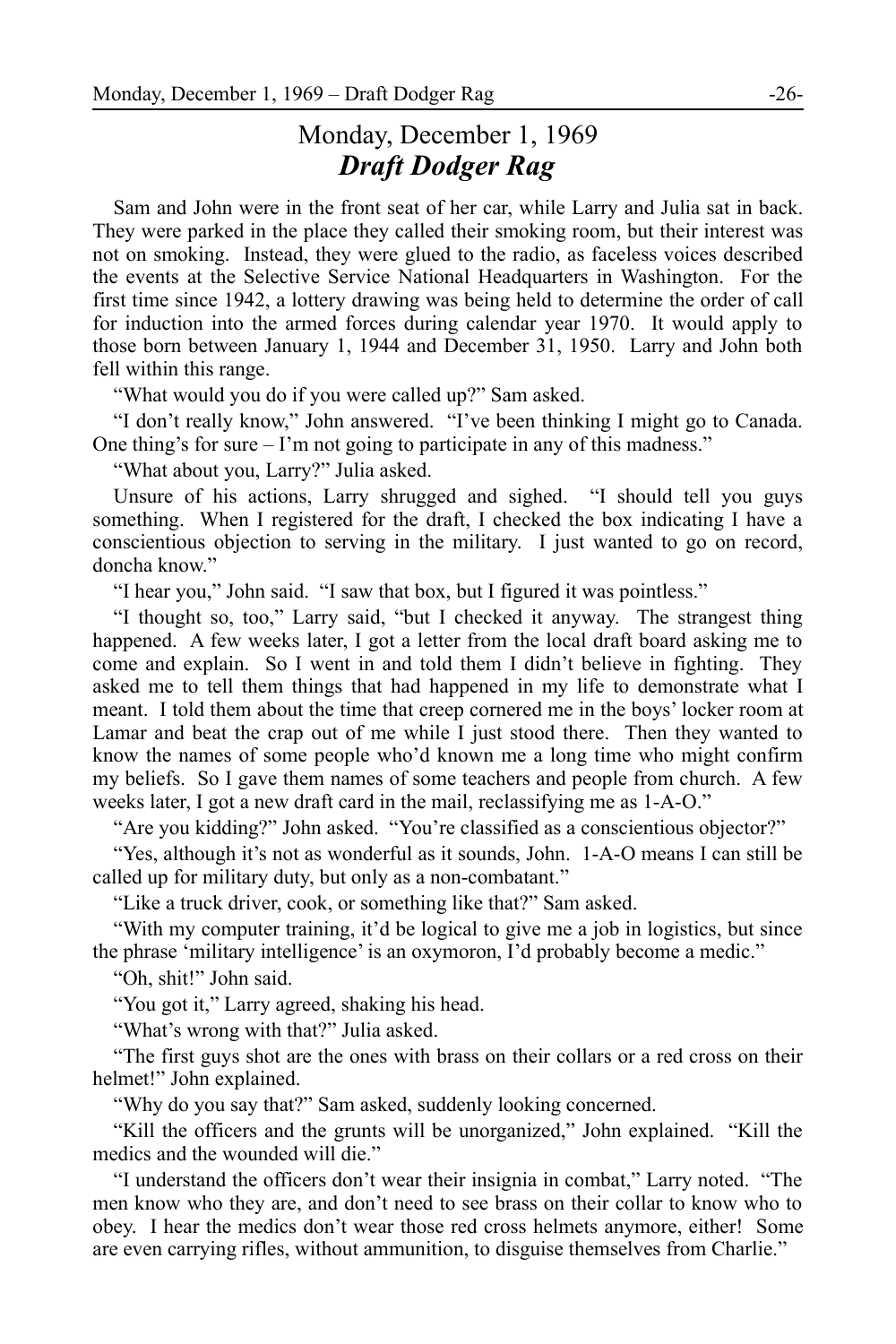"Hang on," John said. "They're drawing the first capsule." The radio announced the lottery had begun. The first date drawn was September 14. "Whew!" John laughed nervously. "I had visions of being called up tomorrow morning!"

"Me, too! Number two isn't likely to be any better," Larry added. "I wonder how deep the draft will go, anyway?"

"A guy I know told me they'd probably be calling up guys with numbers as high as two hundred," John said. "We have a long way to go!"

"I won't feel safe unless I get three sixty-five, and maybe not even then!"

The next dates drawn were April 24, December 30, and February 14. "It figures," Sam said. "Valentine's Day is fourth. I suppose Jesus' birthday will be next."

The fifth selection was October 18. "You may be right!" Larry laughed nervously. "Who knows when He was born, anyway? Does you know Moses' birthday, Julia?" he asked rhetorically. The next selections were September 6, October 26, September 7, November 22, and December 6.

"At least we escaped the top ten!" John chuckled.

"I hope we can escape the top two hundred," Larry said seriously.

The boys were nervous about this whole process. Their plans for the future depended on the random selection of blue beads from a glass bowl. If it was not so serious, it would have been ludicrously funny!

The lottery continued with August 31 and December 7, "a date which will live in infamy," Sam joked, also feeling nervous – not for personal reasons, but for the sake of her best friends. The next numbers were July 8, April 11, July 12, December 29, January 15, September 26, November 1, and June 4.

Larry flinched each time a day in July was called. John did the same with days in June. The twenty-first date was August 10, followed by June 26, July 24, October 5, February 19, December 14, July 21, June 5, March 2, and March 31. On and on, capsules were drawn and dates announced. The one hundred seventeenth capsule was October 22. "I guess Julia will get called up sometime next year," John laughed.

"No," Larry chuckled, "she was born in 1952. This lottery only applies to people born up to 1950. You're safe for now, sugar."

"Do you suppose it might also matter that I'm a girl?" Julia giggled.

"It damn sure matters to me!" Larry laughed. Sam saw a sad look pass over his face, as if to say he *wished* it mattered, anyway, and smiled at Larry reassuringly.

The tension mounted as more and more capsules were drawn and the selected dates came and went. They all breathed a sigh of relief when March 19 was announced as number two hundred, and neither of their birth dates had been called. They became more and more relaxed as more and more capsules were drawn, more and more dates were called out, and still their birth dates had not been mentioned.

Finally, when the lottery reached number two hundred forty-five, the radio announced the drawing of the capsule containing August 26. "It looks like you'll be the next to go, Sam," Larry laughed. "You *were* born before 1950!"

"Does it matter that *I'm* a girl?" Sam asked teasingly.

"Prove it!" Larry demanded. "Show me some physical evidence of that claim!"

"I should have known you'd say something like that!" Sam laughed.

More and more capsules were drawn. They reached number three hundred, and still neither of the boys' birth dates had been selected. The lottery went past selection number three hundred ten, three hundred twenty, then three hundred thirty, and *still*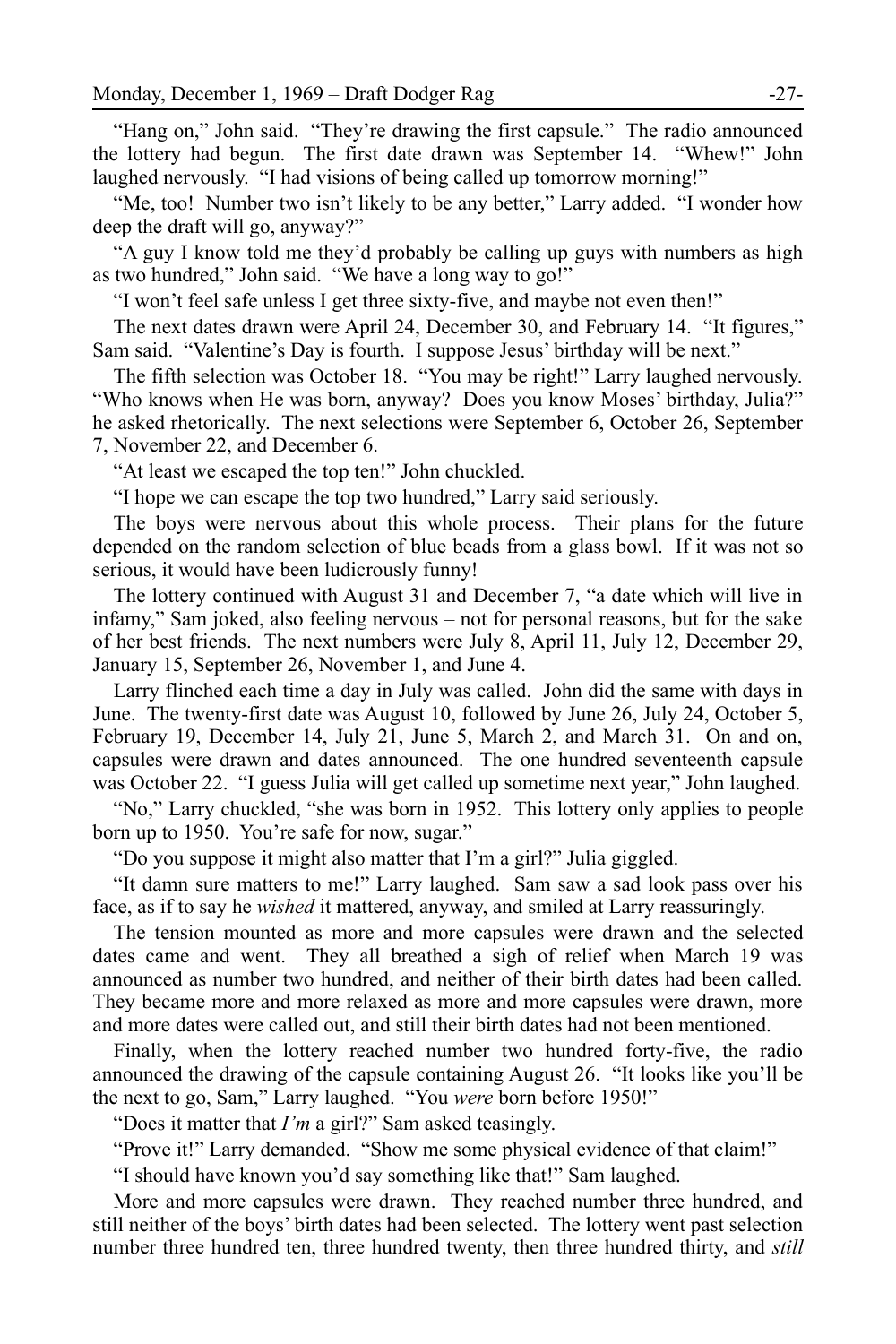they had not been drawn. "Do you think maybe they forgot us?" Larry asked. They passed number three hundred forty. "I hope mine comes up before they get to the end! I'd hate to find out I missed hearing it somewhere back around number fortytwo or something!"

"You didn't miss it," Sam insisted. "Keep listening."

The announcement declared the three hundred fiftieth date selected was July 2. "That's me!" Larry exclaimed with a mixture of relief and joy. "At least I know I didn't miss it earlier. Now we just need to hear John's birth date!"

Three hundred fifty-one was April 25, followed by August 27, June 29, March 14, January 27, June 14, May 26, June 24, and October 1. "Good grief!" John said. "I'm convinced I missed my *own* birth date!" Number three hundred sixty was June 20, three hundred sixty-one was May 25, three hundred sixty-two was March 29.

"I'm betting you get number three sixty-five, John!" Larry laughed. Three hundred sixty-three was February 21, three hundred sixty-four was May 5. "Here it comes!" he said smugly. Number three hundred sixty-five was February 26. "Huh? Now *I'm* worried! How could we have missed it?" The radio announced the final date, number three hundred sixty-*six*, was June 8.

"You forgot about leap years!" Julia laughed.

"Holy shit!" John yelled. "Three sixty-six – I must be living right!"

"Congratulations, John," Larry said sincerely, giving his friend a high five.

"You, too," John replied. "Three fifty and three sixty-six! We're *good*, dude!"

"This is even better than winning the Irish Sweepstakes!" Larry laughed.

"This calls for a celebration!" Sam announced. "I have a surprise for you guys. I figured we'd either need to celebrate or drown our worries, so I called in a favor from this guy I know and scored a pint of Jack. I've also got some weed, all safely hidden away in the trunk. Who's ready to join me?"

"You took a big risk, Sam," Larry chuckled, "but I'm *always* ready to join you!"

"I know you are," Sam giggled, "but not tonight, big boy. Sometimes I wonder what you'd do if I suddenly accepted one of your indecent proposals."

"You know, Sam, I wonder about that, also," Larry said pretending to be serious. "Why don't we find out!" he grinned, reaching out like he was going to grab her.

"Eek!" she screamed playfully, easily jumping out of his reach. When she opened the trunk of her car, as promised, she produced a small ice chest containing ice, one small bottle of Jack Daniels Kentucky Bourbon, and a few plastic cups.

The boys grabbed the four cups and added a little ice to each. Sam opened the bottle and poured about two ounces into each cup. They lifted their cups and looked at each other, thinking someone should say something.

Beginning to feel a little more serious about the matter, Larry was the first to speak up. "I feel like a tremendous weight has been lifted off my shoulders, guys. Not only do I feel better personally, but I also know my best friend won't face making a terrible choice. John, I would have supported whatever choice you made. Thank God you won't be forced to make one!"

"Hear! Hear!" Sam agreed, lifting her cup.

"To the future!" John said with a smile.

"Le Chaim!" Larry and Julia said enthusiastically.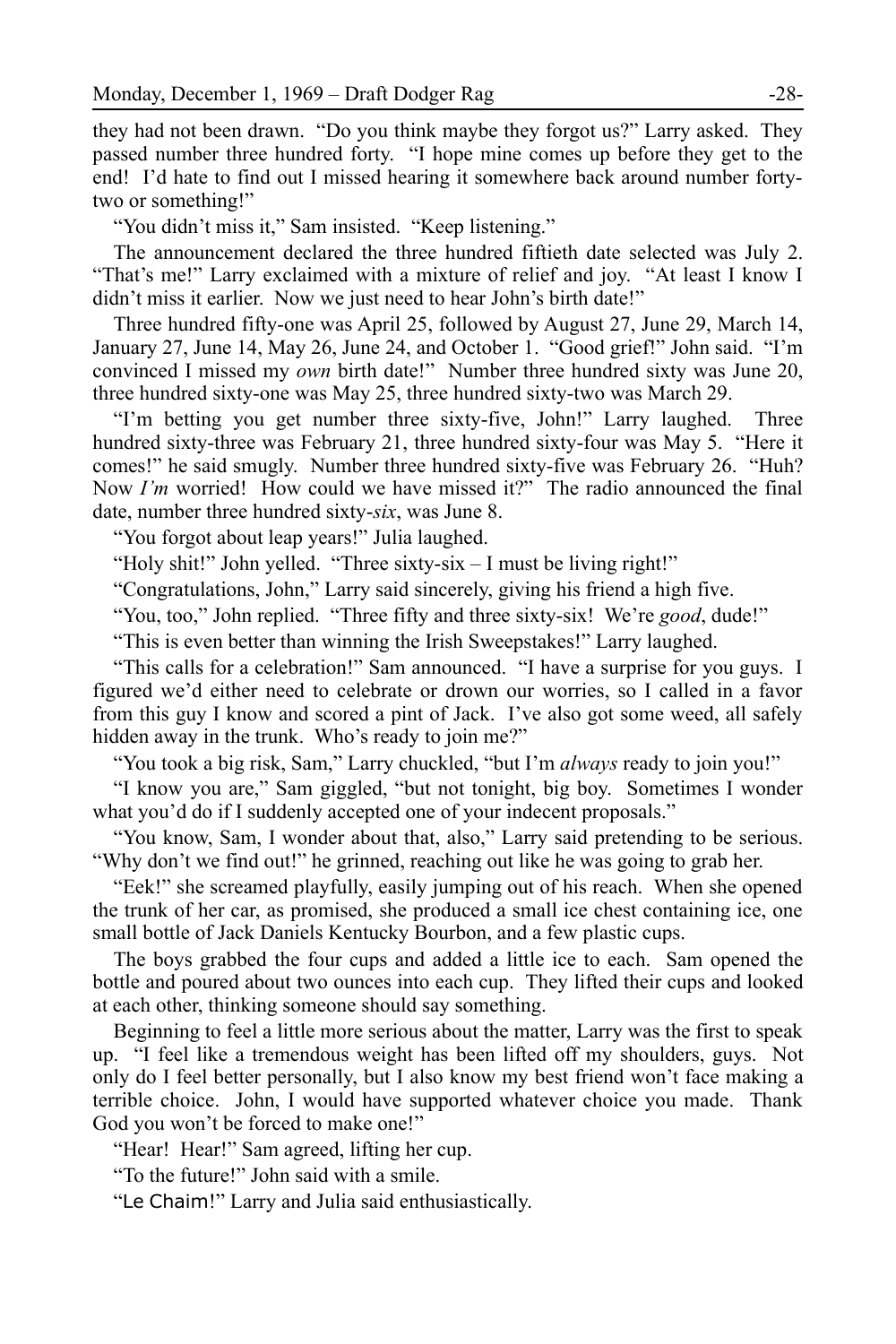They each drank a significant portion of the liquid from their cups. "What does that mean, anyway?" John asked. "It's a Jewish expression, isn't it?"

"It means, *'To Life!'* I can't think of anything more appropriate at this moment!"

"Me, either," John agreed. "Le chaim!" he said, joined immediately by Sam.

"To life!" Larry and Julia agreed.

The boys felt like singing. "John, I know the perfect song for us to play right now!" Larry laughed. He played a few chords, John smiled with recognition and soon joined in, singing *Draft Dodger Rag*, written by Phil Ochs. After the song, the foursome drained their cups and looked at each other with smiles on their faces. Sam poured a second round, killing the bottle. "Are you planning on getting us pissed so you can have your way with us later, Sam?"

"I don't mind you getting pissed," Sam laughed, "but I don't plan on having my way or anyone else's way with either or both of you at this time!"

"Damn! I was hoping to get booze, drugs, and sex at the same time!"

"Two out of three ain't bad," John snickered.

"As long as I get to pick which two I get!" Larry chuckled.

"Well, *I* picked which two you can have tonight," Sam said. "You've had booze, and now you can have some grass. Take it or leave it!"

"I'll take it!" Larry sighed.

The foursome shared several joints and a lot of laughs. Eventually, they agreed it was time to let themselves sober up so they could drive home.

Julia's house, of course, was the first stop. As was his custom, Larry walked her to the front door. "So you won't get lost on the way," he explained if she asked why.

"My grandmother is coming Wednesday," she said. "Do you want to meet her?"

"Of course," Larry replied, "but I don't want to interfere with family time."

"You won't," she smiled. "She'll be here before I get home from school. If there's anything special planned for that night I'll let you know, but unless you hear from me, why don't you come over about 6:00 and you can have dinner with us."

"I'd be honored! Make sure it's OK. I don't want to impose or be a burden."

"I'll check," she smiled, "but when have you ever been a burden out here?"

"I don't know," he grinned. "Maybe I've been a terrible burden and you and your folks are just too nice to tell me!"

"See you Wednesday," she said, subtly calling his suggestion complete nonsense.

"Goodnight, Julie," he said. He wished he could say that more intimately.

She reached over and gave him a warm hug. "Goodnight, and congratulations on having such a good birth date. Tell John I said the same for him, also, will you?"

"I will," he said. He watched her open the front door, step inside, and turn back to look at him. They waved to each other. As Larry turned to walk back to the car, he heard the door close softly behind him. He sighed once, gently shook his head, and forced himself to once again take that first step that he disliked so much.

He sat in silence during the ride home, staring out the car window. John and Sam both knew what was on his mind, and decided not to disturb him. They simply exchanged a single glance and a sad shrug.

Sam pulled up to Larry's house and stopped. "Goodnight, Larry. Congratulations